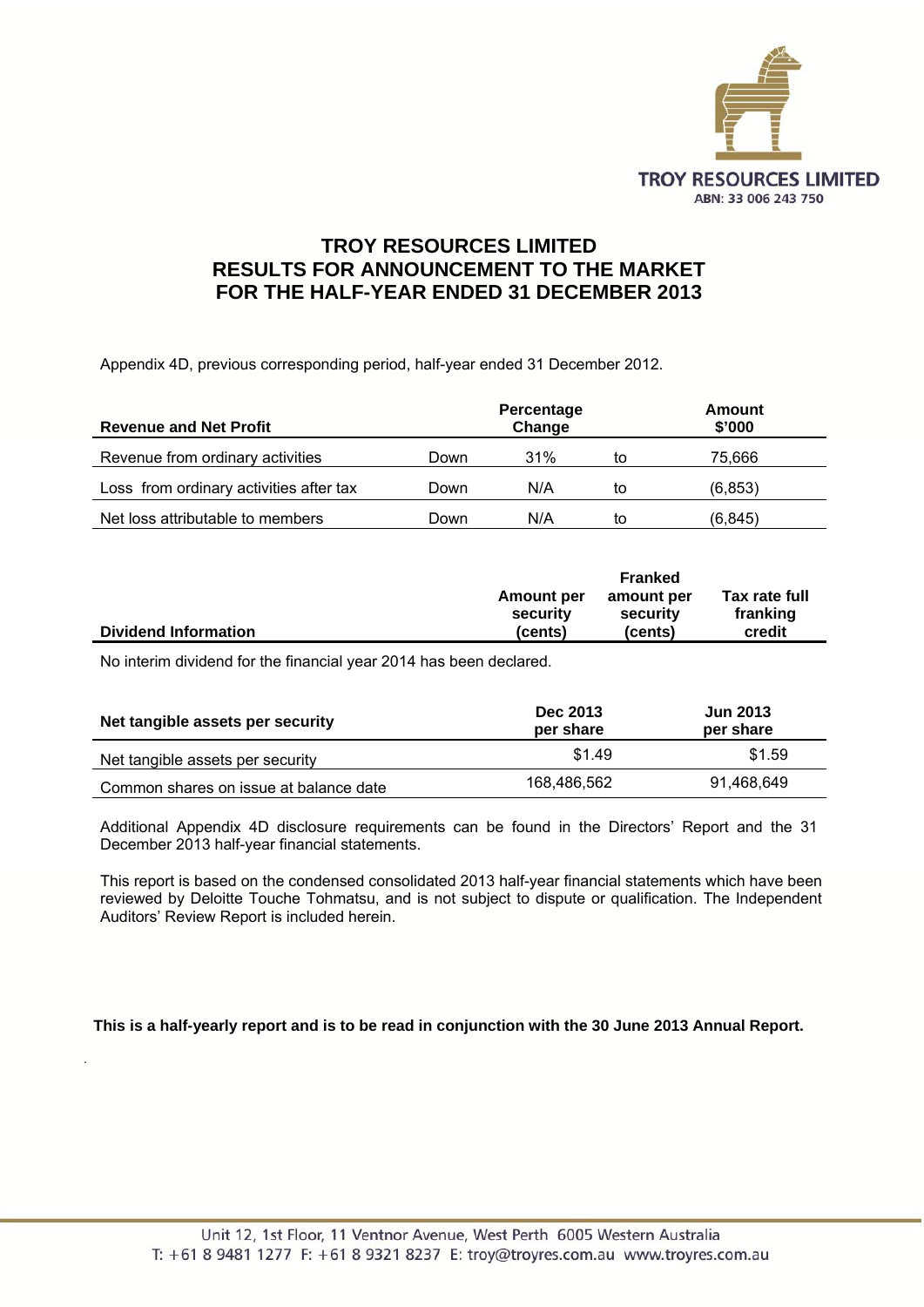

# **TROY RESOURCES LIMITED ABN: 33 006 243 750**

# **CONSOLIDATED FINANCIAL REPORT FOR THE HALF-YEAR ENDED 31 DECEMBER 2013**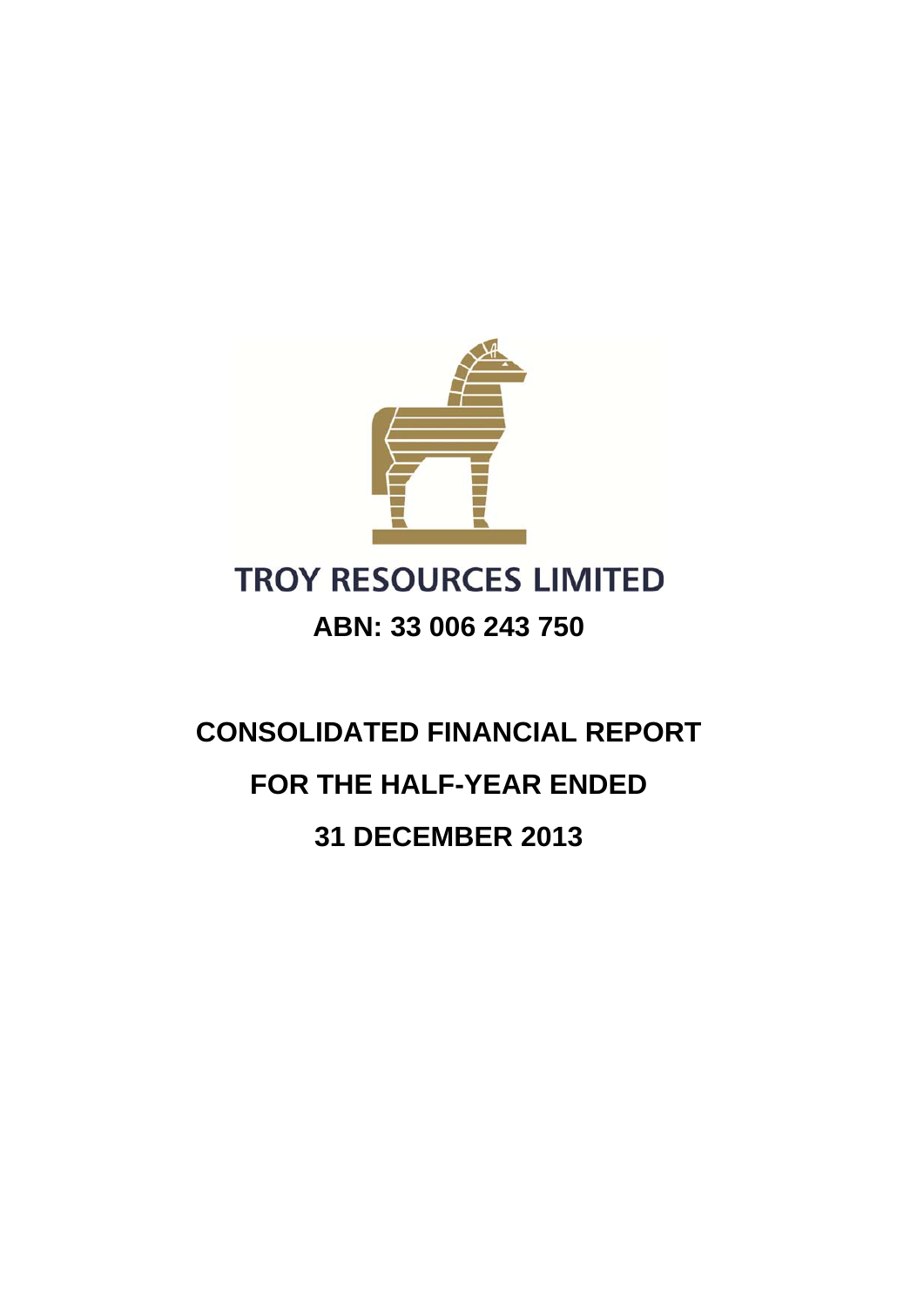

#### **DIRECTORS' REPORT**

The Directors of Troy Resources Limited submit herewith the financial report of Troy Resources Limited and its subsidiaries (the "Company" or "Troy" or "Group") for the half-year ended 31 December 2013 ("half-year"). In order to comply with the provisions of the *Corporations Act 2001*, the Directors report as follows:

#### **DIRECTORS**

The names of the Directors of the Company during and since the end of the half-year are:

- Mr D R Dix, Non-Executive Chairman
- Mr P Benson, Chief Executive Officer and Managing Director
- Mr K K Nilsson, Executive Director of Project Development
- Mr F S Grimwade, Non-Executive Director
- Mr T S Harvey, Non-Executive Director
- Mr J L C Jones, Non-Executive Director
- Mr R Monti, Non-Executive Director
- Mr C R W Parish, Non-Executive Director
- Mr G R Chambers, Non-Executive Director (resigned 29 August 2013)

#### **REVIEW OF OPERATIONS**

#### **(a) Production and Sales**

Troy's total production for the half-year was 45,157 ounces of gold and 937,013 ounces of silver or 60,334 gold equivalent ounces (2012: 55,371 gold ounces and 605,059 silver ounces or 66,603 gold equivalent ounces).

Troy's wholly owned Casposo operation in San Juan Province, Argentina produced 29,590 ounces of gold (2012: 37,340) and 937,013 ounces of silver (2012: 605,059) for the halfyear from the processing of 266,141 tonnes (2012: 195,768) of ore at an average gold grade of 3.79g/t (2012: 6.73g/t) and silver grade of 141.08g/t (2012: 120.10g/t).

Casposo cash costs on a by-product basis were US\$663 per gold ounce net of silver credits (2012: US\$532). Total gold equivalent ounces produced at Casposo were 44,767 (2012: 48,572) with cash costs on co-product basis of US\$871 per ounce (2012: US\$803).

Troy's wholly owned Andorinhas operation in Para State, Brazil produced 15,567 ounces of gold for the half-year (2012: 18,031 ounces) at an average cash cost of US\$833 per ounce (2012: US\$693). The decrease in gold production and higher costs were due to lower grades and lower productivity in the deeper stoping areas due to narrower and more complex ore structures.

Group sales for the half-year totalled 41,001 ounces of gold and 812,108 ounces of silver or 54,150 gold equivalent ounces (2012: 56,621 ounces of gold and 578,550 ounces of silver or 67,363 gold equivalent ounces).

Casposo doré in process at the Canadian refinery, forward sold at 31 December 2013 totalled 8,846 gold equivalent ounces which compares to 6,429 gold equivalent ounces at 30 June 2013 and 5,929 gold equivalent ounces at 31 December 2012.

As at 31 December 2013 the Group held cash of US\$8.2 million (June 2013: US\$8.5 million) from Argentine gold and silver sales with a major Canadian bank pending repatriation to Argentina before any surpluses are available for remittance to Australia.

#### **(b) Results**

Total revenue decreased by 31% to \$75,666,000 (2012: \$108,934,000) resulting from 19.5% less gold equivalent ounces sold due to the treatment of lower grade material and the balance resulting from significant declines in the average gold and silver prices. The average gold price fell US\$395 per ounce or 23% and the average silver price fell US\$10.50 per ounce or 33%.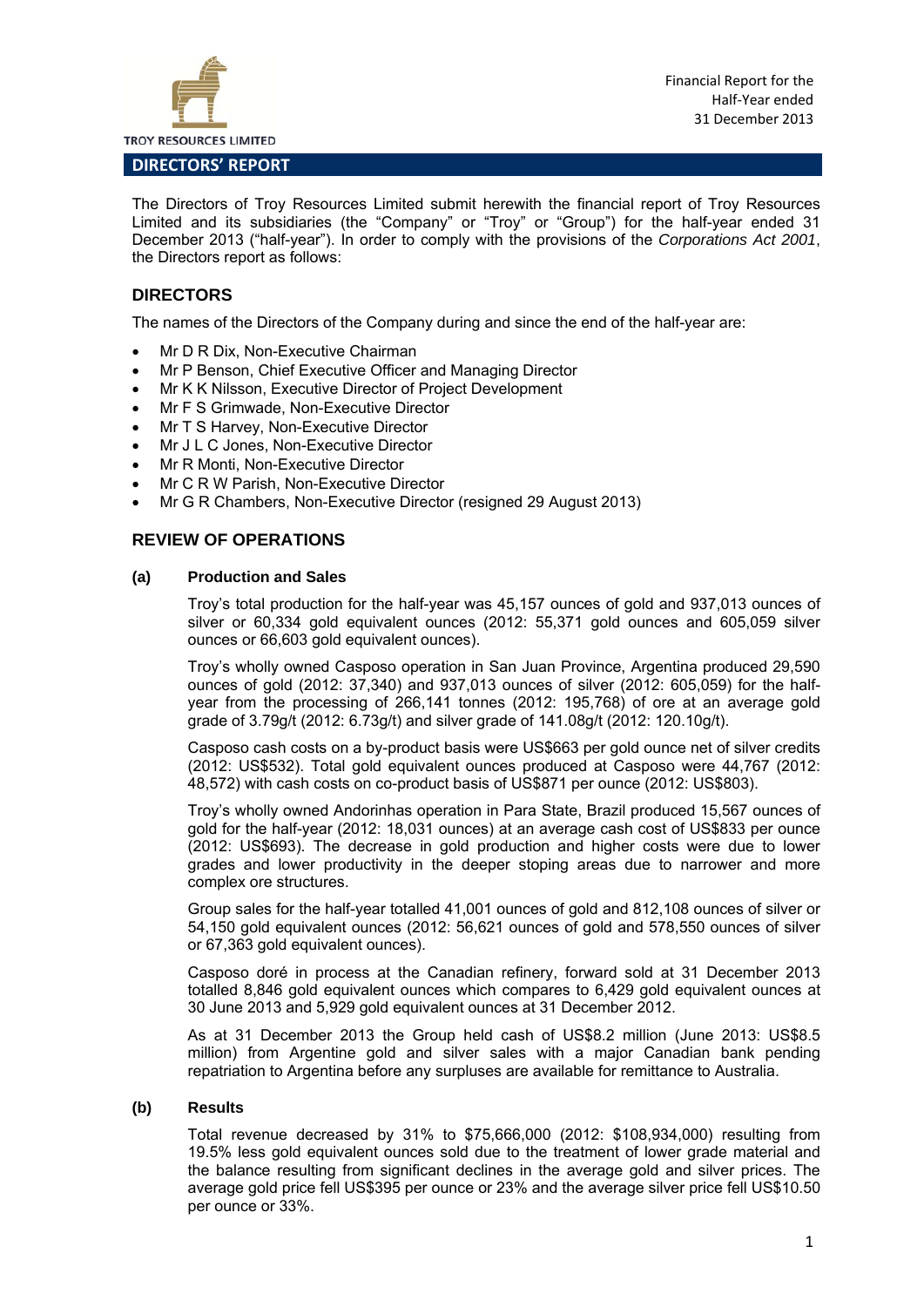

#### **DIRECTORS' REPORT**

The consolidated loss from ordinary activities before tax and minority interests for the halfyear was \$15,816,000 (2012: profit \$21,582,000). The net loss after tax was \$6,853,000 (2012: profit \$13,540,000).

The half-year loss reflected:

- i) Expensing net exploration of \$1,392,000 (2012: \$5,116,000).
- ii) Export tax incurred in Argentina of \$2,574,000 (2012: \$4,426,000).
- iii) Amortisation and depreciation of \$16,907,000 (2012: \$17,102,000).
- iv) Azimuth acquisition costs of \$2,673,000 (2012: \$Nil).
- v) Income tax credit of \$8,963,000 (2012: expense of \$8,042,000).

The loss per share on a fully diluted basis is 4.2 cents, compared with earnings of 14.8 cents in 2012.

As at 31 December 2013, total shareholders' equity inclusive of non-controlling interest was \$250,262,000 in comparison with \$145,860,000 at 30 June 2013. Foreign exchange devaluations in Australian dollar terms of Troy's South American assets have negatively impacted the total shareholders' equity, while the acquisition of Azimuth group increased equity by \$127,067,000. During the half-year the Australian dollar strengthened against the Argentinean Peso by 15% (2012: 11%) and the Brazilian Real by 2% (2012: 1%).

Operating cash net outflows totalled \$11,737,000, representing a significant decrease from the inflow of \$30,599,000 in 2012 due principally to reductions in gold and silver prices, and lower production.

#### **(c) Debt Facilities**

In June 2013 Troy entered into a new A\$40.0 million debt facility with Investec Bank (Australia) Limited ("Investec"). This facility has two tranches, a Revolving Corporate Loan Facility ("RCF") with a limit of A\$20 million to be used for general corporate and working capital purposes; and a Revolving Acquisition Loan Facility ("ALF") with a limit of A\$20 million to assist with the costs associated with the Azimuth acquisition and ongoing work associated with completing studies for the West Omai project. The formal agreement was executed on 26 June 2013 and became available for draw down on 2 July 2013.

The balance drawn under the facility at 31 December 2013 was A\$31.0 million, with \$15.0m million drawn under the RCF and \$16.0m under the ALF.

The RCF tranche has a three-year term and reduces by 25% instalments on 26 December 2014, 26 June 2015, 26 December 2015 and 26 June 2016; the ALF tranche has an eighteen month term repayable on 26 December 2014.

The Group also has A\$2.1 million payable under the fully drawn 12.0 million peso debt facility with the Industrial and Commercial Bank of China (Argentina) S.A. (ICBC). This facility was entered into on 16 May 2013, and has a three year term. Quarterly principal repayments commence 17 May 2014 and conclude on 17 May 2016.

#### **(d) Dividends**

No dividend has been declared.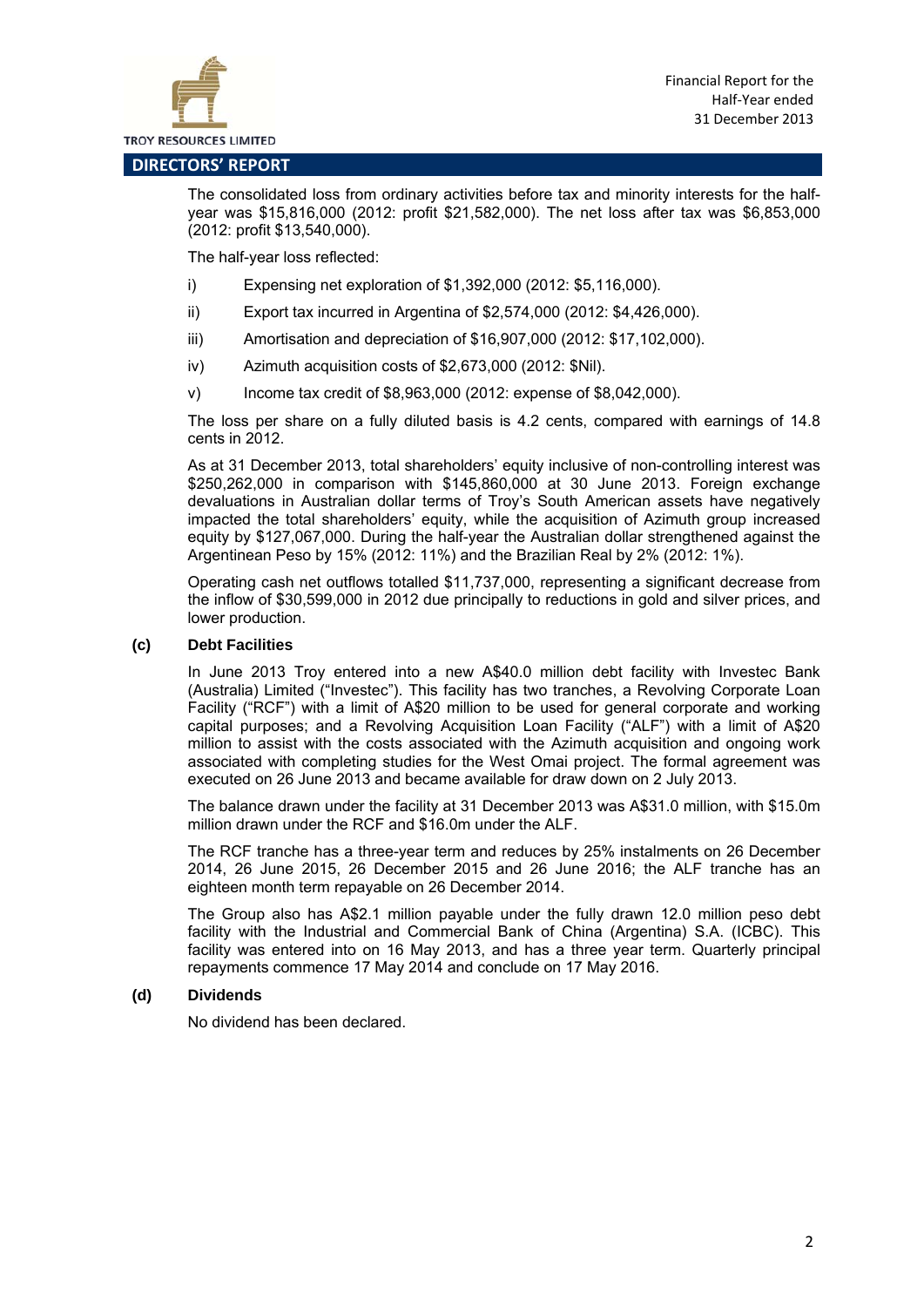

#### **DIRECTORS' REPORT**

#### **(e) Azimuth Resources Acquisition Costs**

Troy gained effective control of Azimuth Resources on 2 July 2013 when it declared its takeover offer unconditional. Troy gained 100% control of Azimuth Resources by way of compulsory acquisition on 28 August 2013.

During the half-year, the Group incurred acquisition costs of \$2,673,000, relating primarily to the investment bank success fee, legal fees, redundancies, listing fees and share registry costs, including the cost of the compulsory acquisition which have been expensed in the period. The Group also paid advisor fees and success fees of \$1,520,000 during the period to the investment bank advising Azimuth which were fully provided for as part of the initial acquisition accounting.

#### **(f) Exploration**

Total exploration expenditure for the half-year totalled \$8,941,000 (2012: \$9,302,000).

In the current period \$7,549,000 (2012: \$Nil) was capitalised in relation to drilling and related costs confirming the likely economics of resources acquired at the West Omai deposit in Guyana. In the previous corresponding period \$4,186,000 was capitalised in relation to the Kamila SE deposit at Casposo in Argentina (current half-year \$Nil).

Net exploration costs expensed directly to the profit and loss for the half-year totalled \$1,392,000 (2012: \$5,116,000).

#### **(g) Subsequent Events**

For details of significant events subsequent to balance date please refer to Note 13 on page 19 of this half-year financial report.

#### **(h) Additional Information**

Additional information on the Company's activities during the half-year is available on its web site at www.troyres.com.au. Information available includes the detailed quarterly activities reports for the September and December 2013 periods, the 2013 Annual Report, Corporate Governance policies and other Company information and publications.

The auditor's independence declaration is included on page 4 of the half-year financial report.

#### **GOLD EQUIVALENT OUNCES**

Gold equivalent ounces produced are the result of: i) converting silver ounces produced to an equivalent value of gold ounces using actual prices achieved; and adding that to: ii) actual gold ounces produced.

#### **ROUNDING OFF OF AMOUNTS**

The Company is a company of the kind referred to in ASIC Class Order 98/100, dated 10 July 1998, and in accordance with that Class Order amounts in the Directors' report, and the half-year financial report have been rounded off to the nearest thousand dollars, unless otherwise indicated.

Signed in accordance with a resolution of Directors made pursuant to s.306(3) of the *Corporations Act 2001*.

 $116$  or line

**Mr David R Dix**  Chairman of Directors 24 February 2014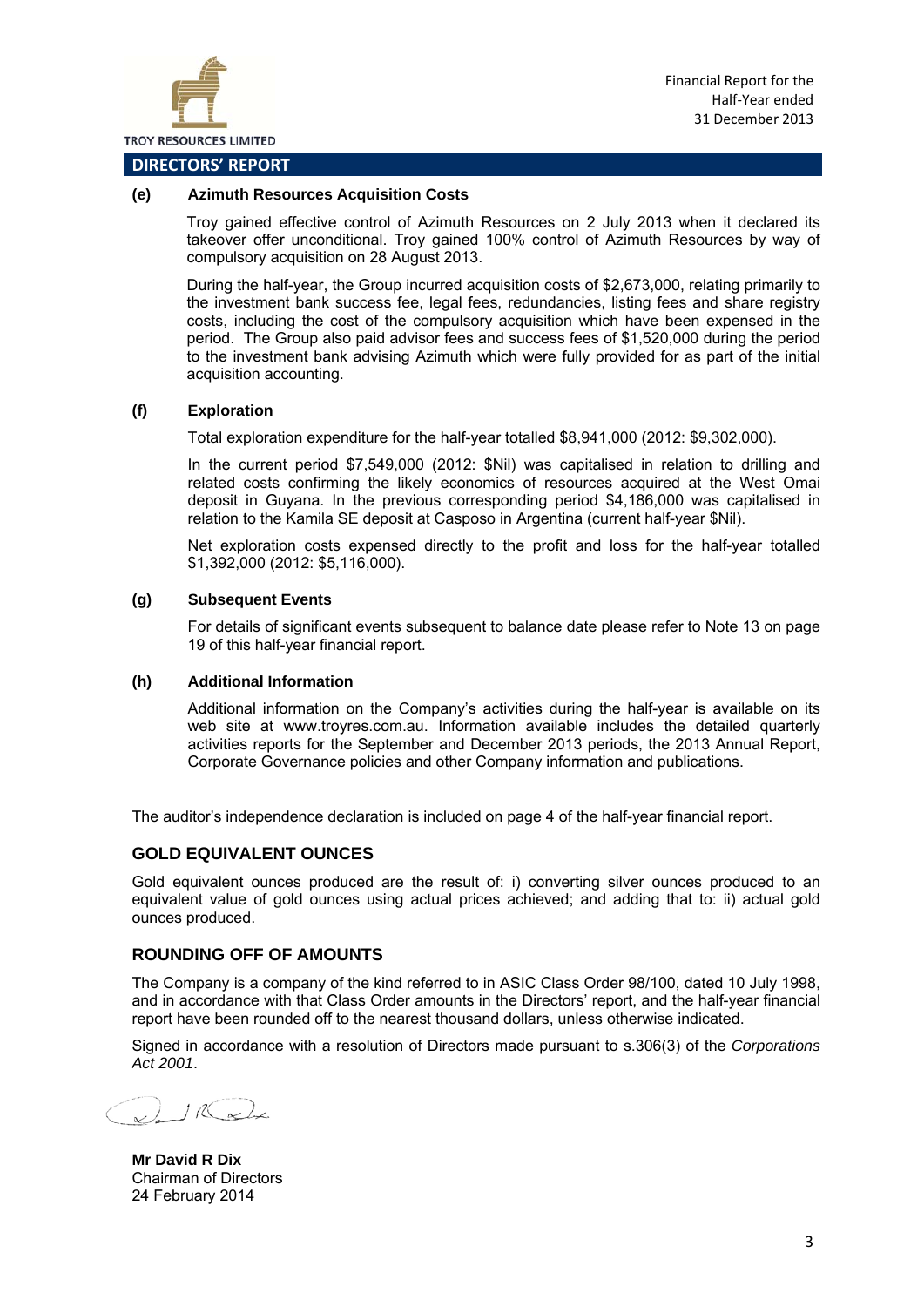# **Deloitte.**

Deloitte Touche Tohmatsu ABN 74 490 121 060

Woodside Plaza Level 14 240 St Georges Terrace Perth WA 6000 GPO Box A46 Perth WA 6837 Australia

Tel: +61 8 9365 7000 Fax: +61 9365 7001

www.deloitte.com.au The Board of Directors Troy Resources Limited Unit 12, First Floor 11 Ventnor Avenue West Perth, WA 6005

24 February 2014

Dear Board Members

#### **Auditor's Independence Declaration to Troy Resources Limited**

In accordance with section 307C of the Corporations Act 2001, I am pleased to provide the following declaration of independence to the directors of Troy Resources Limited.

As lead audit partner for the review of the financial statements of Troy Resources Limited for the half-year ended 31 December 2013, I declare that to the best of my knowledge and belief, there have been no contraventions of:

- (i) the auditor independence requirements of the Corporations Act 2001 in relation to the review; and
- (ii) any applicable code of professional conduct in relation to the review.

Yours sincerely

Delaite Tordo Towards

**DELOITTE TOUCHE TOHMATSU**

HEYHOV.

**David Newman** Partner Chartered Accountants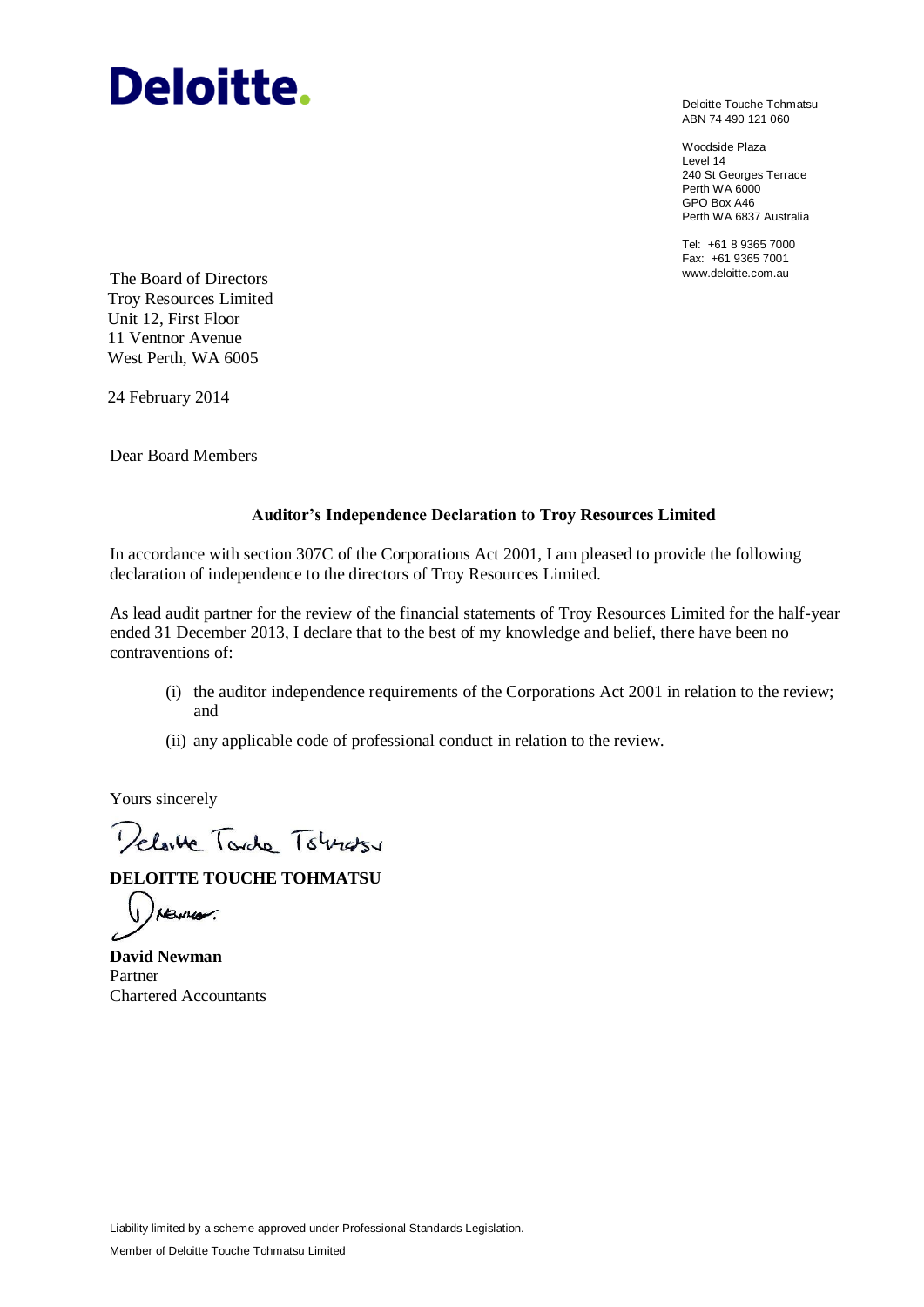

# **Condensed consolidated statement of profit or loss for the half‐year ended 31 December 2013**

|                                                                              |              | <b>Consolidated</b><br>Half-year ended |                               |  |  |
|------------------------------------------------------------------------------|--------------|----------------------------------------|-------------------------------|--|--|
|                                                                              | <b>Notes</b> | <b>31 Dec</b><br>2013<br>(\$'000)      | 31 Dec<br>2012<br>(\$'000)    |  |  |
| Revenue<br>Cost of Sales<br>Gross (Loss) / Profit                            | 3            | 75,666<br>(79,611)<br>(3,945)          | 108,934<br>(76,093)<br>32,841 |  |  |
|                                                                              |              |                                        |                               |  |  |
| Other income                                                                 | 3            | 204                                    | 369                           |  |  |
| Exploration expenses (net)                                                   | 4            | (1, 392)                               | (5, 116)                      |  |  |
| Administration expenses                                                      | 4            | (5, 141)                               | (4, 108)                      |  |  |
| Other expenses - Corporate                                                   | 4            | (942)                                  | (362)                         |  |  |
| Care and maintenance costs                                                   |              |                                        | (736)                         |  |  |
| Finance costs                                                                | 4            | (1, 927)                               | (1,306)                       |  |  |
| Azimuth acquisition costs                                                    | 4            | (2,673)                                |                               |  |  |
| (Loss) / Profit Before Income Tax Expense                                    |              | (15, 816)                              | 21,582                        |  |  |
| Income tax benefit / (expense)                                               | 5            | 8,963                                  | (8,042)                       |  |  |
| (Loss) / Profit After Income Tax                                             |              | (6, 853)                               | 13,540                        |  |  |
| Profit Attributable to:<br>Owners of the Parent<br>Non-controlling interests |              | (6, 845)<br>(8)                        | 13,543<br>(3)                 |  |  |
|                                                                              |              | (6, 853)                               | 13,540                        |  |  |
| (Loss) / Earnings Per Share (EPS)<br>Basic EPS (cents)                       |              | (4.2)                                  | 15.0                          |  |  |
| Diluted EPS (cents)                                                          |              | (4.2)                                  | 14.8                          |  |  |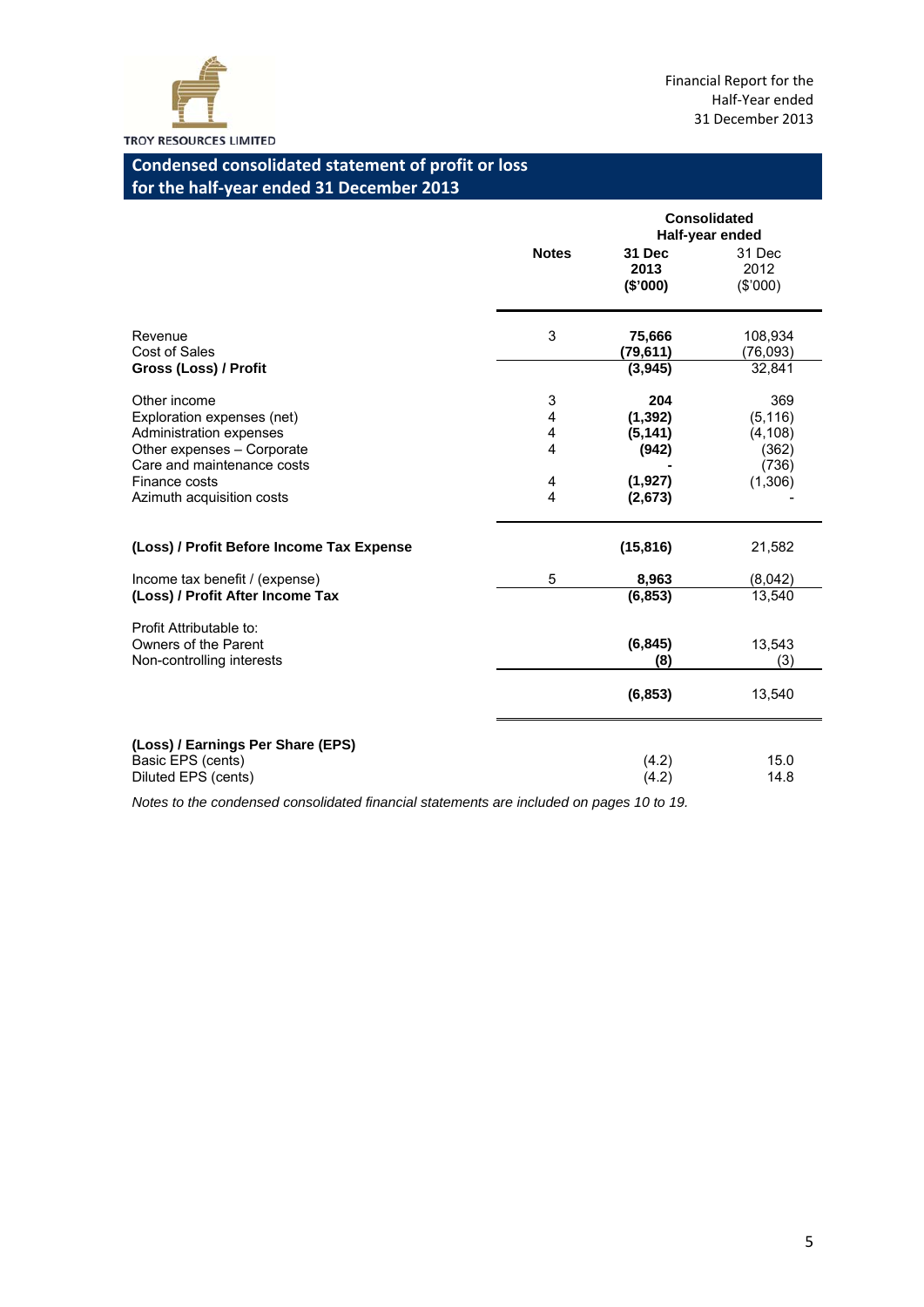

# **Condensed consolidated statement of profit or loss and other comprehensive income for the half‐year ended 31 December 2013**

|                                                                                                                                                             | <b>Notes</b> | 31 Dec<br>2013<br>(\$'000) | 31 Dec<br>2012<br>(S'000) |
|-------------------------------------------------------------------------------------------------------------------------------------------------------------|--------------|----------------------------|---------------------------|
| (Loss) / Profit for the period<br>Other comprehensive income                                                                                                |              | (6, 853)                   | 13.540                    |
| Items that may be reclassified to Profit or Loss<br>Changes in value of available for sale assets<br>Exchange differences on translating foreign operations |              | 62<br>(16,951)             | (7, 162)                  |
| Other comprehensive income<br>Total comprehensive income for the period                                                                                     |              | (16,889)<br>(23,742)       | (7, 161)<br>6,379         |
| Total comprehensive income attributable to:<br>Owners of the Parent<br>Non-controlling Interest                                                             |              | (23, 734)<br>(8)           | 6,382<br>(3)              |
|                                                                                                                                                             |              | (23.742)                   | 6.379                     |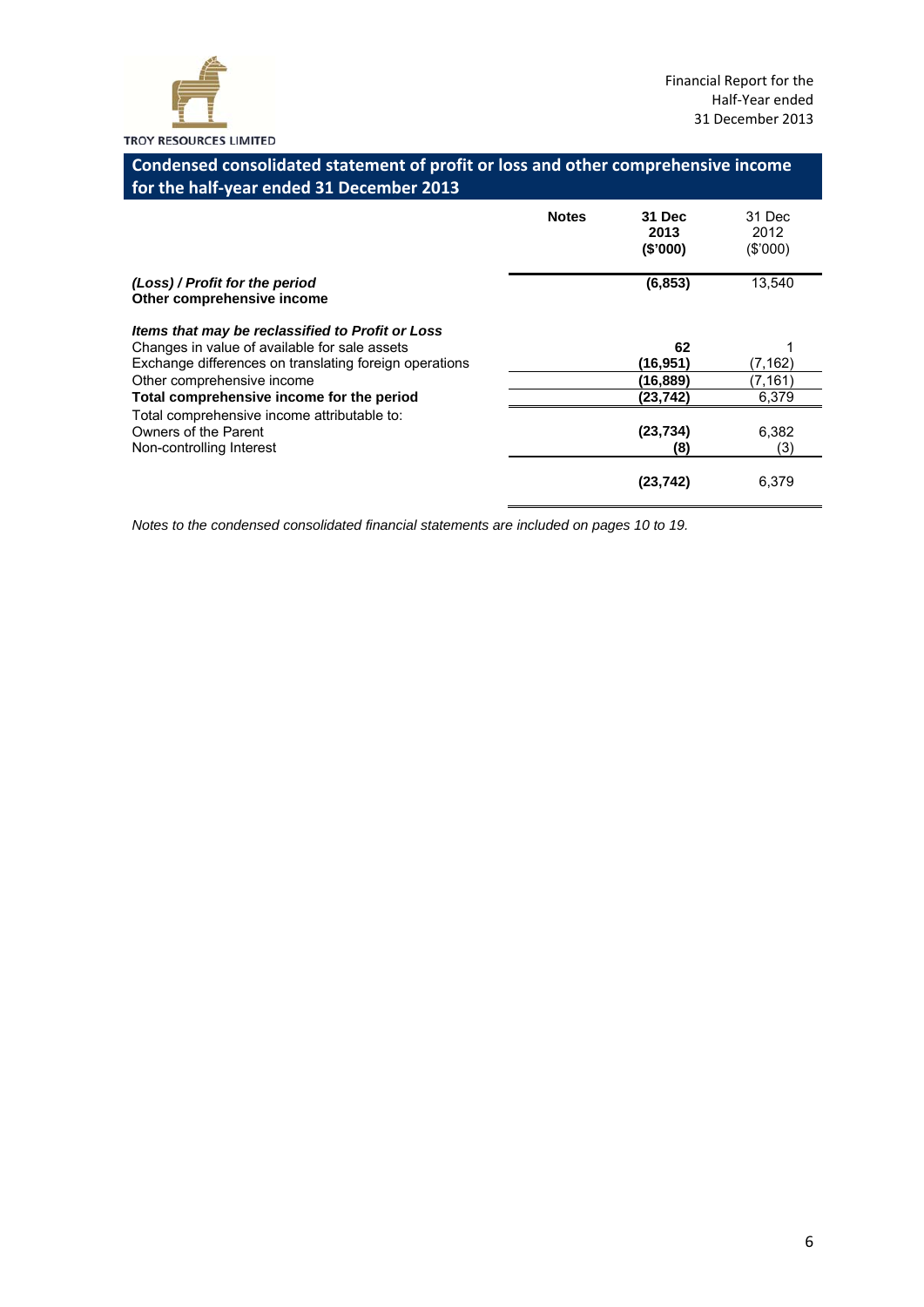

# **Condensed consolidated statement of financial position as at 31 December 2013**

|                                                          |                | <b>Consolidated as at</b> |           |  |
|----------------------------------------------------------|----------------|---------------------------|-----------|--|
|                                                          | <b>Notes</b>   | 31 Dec                    | 30 Jun    |  |
|                                                          |                | 2013                      | 2013      |  |
|                                                          |                | (\$'000)                  | (\$'000)  |  |
|                                                          |                |                           |           |  |
| <b>CURRENT ASSETS</b>                                    |                | 18,704                    | 26,086    |  |
| Cash and cash equivalents<br>Trade and other receivables | $\,6$          | 25,508                    | 23,854    |  |
| Inventories                                              |                | 24,720                    | 20,363    |  |
| <b>TOTAL CURRENT ASSETS</b>                              |                |                           |           |  |
|                                                          |                | 68,932                    | 70,303    |  |
| <b>NON-CURRENT ASSETS</b>                                |                |                           |           |  |
| Property, plant and equipment                            |                | 50,046                    | 57,159    |  |
| Mining properties                                        |                | 61,368                    | 66,143    |  |
| <b>Exploration properties</b>                            |                | 184,793                   |           |  |
| Other receivables                                        | 6              | 3,238                     | 2,138     |  |
| Other financial assets                                   | 12             | 74                        | 10,256    |  |
| <b>TOTAL NON-CURRENT ASSETS</b>                          |                | 299,519                   | 135,696   |  |
| <b>TOTAL ASSETS</b>                                      |                | 368,451                   | 205,999   |  |
| <b>CURRENT LIABILITIES</b>                               |                |                           |           |  |
| Trade and other payables                                 | $\overline{7}$ | 27,691                    | 32,722    |  |
| Current tax payables                                     |                | 348                       | 9,881     |  |
| Provisions                                               |                | 4,444                     | 3,034     |  |
| <b>Borrowings</b>                                        | 9              | 21,693                    | 270       |  |
| <b>TOTAL CURRENT LIABILITIES</b>                         |                | 54,176                    | 45,907    |  |
| <b>NON-CURRENT LIABILITIES</b>                           |                |                           |           |  |
| Other payables                                           |                | 3,947                     | 860       |  |
| Deferred tax liabilities                                 |                | 43,353                    | 6,151     |  |
| Provisions                                               |                | 6,549                     | 5,058     |  |
| <b>Borrowings</b>                                        | 9              | 10,164                    | 2,163     |  |
| <b>TOTAL NON-CURRENT LIABILITIES</b>                     |                | 64,013                    | 14,232    |  |
| <b>TOTAL LIABILITIES</b>                                 |                | 118,189                   | 60,139    |  |
| <b>NET ASSETS</b>                                        |                | 250,262                   | 145,860   |  |
| <b>EQUITY</b>                                            |                |                           |           |  |
| Issued capital                                           | 10             | 237,622                   | 109,695   |  |
| Reserves                                                 |                | (57, 990)                 | (41, 349) |  |
| Retained earnings                                        |                | 70,897                    | 77,773    |  |
| Parent interest                                          |                | 250,529                   | 146,119   |  |
| Non-controlling interests                                |                | (267)                     | (259)     |  |
| <b>TOTAL EQUITY</b>                                      |                | 250,262                   | 145,860   |  |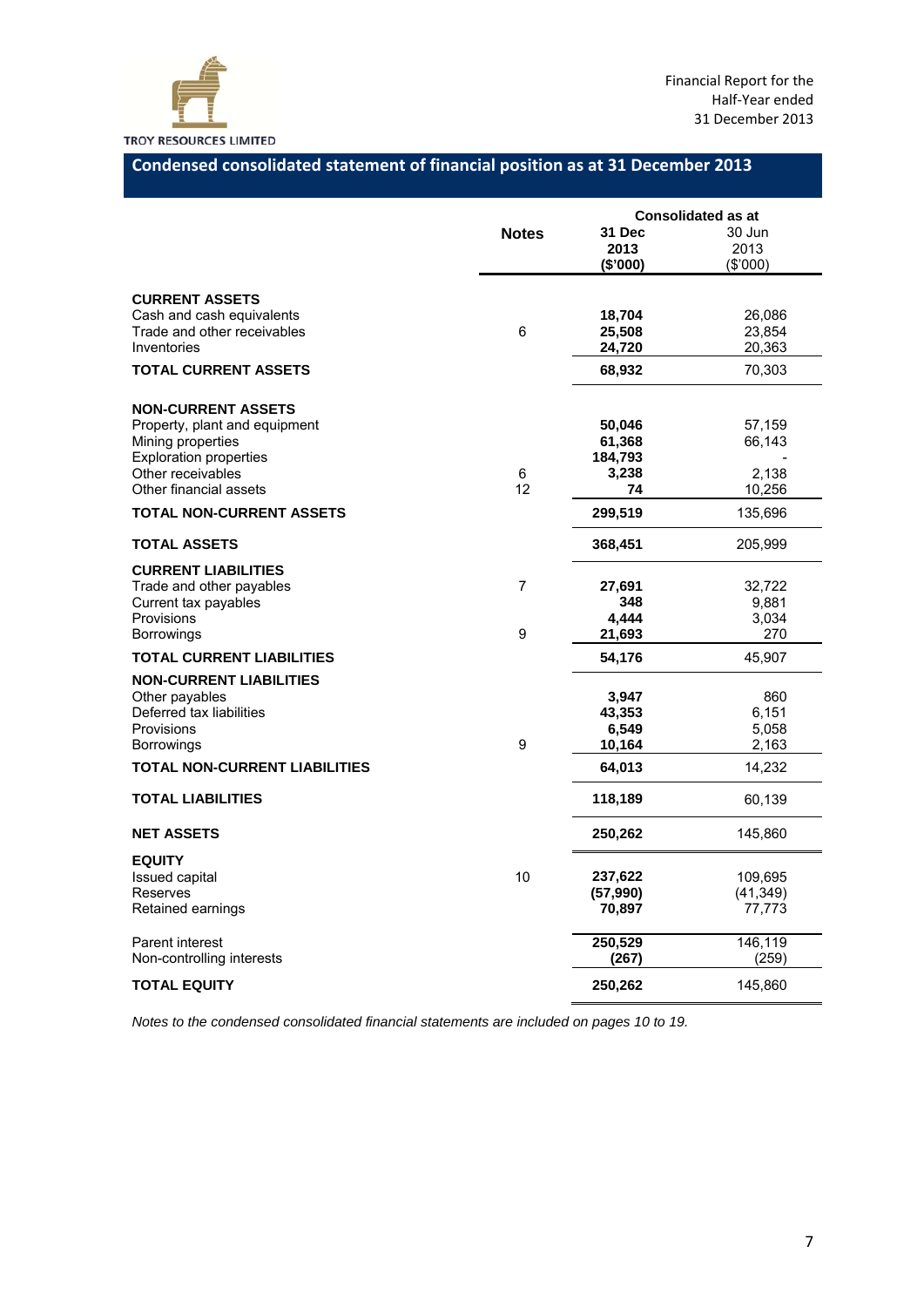

### **Condensed consolidated statement of changes in equity for the half‐year ended 31 December 2013**

|                                                                         | Issued<br>Capital | Available for<br>Sale Reserve | Option<br>Premium<br>Reserve | Foreign<br>Currency<br>Translation<br>Reserve | Retained<br>Earnings | Attributable to<br><b>Equity Holder</b><br>of Parent | Non-<br>controlling<br>interest | <b>TOTAL</b><br><b>EQUITY</b> |
|-------------------------------------------------------------------------|-------------------|-------------------------------|------------------------------|-----------------------------------------------|----------------------|------------------------------------------------------|---------------------------------|-------------------------------|
|                                                                         | (\$,000)          | $($ \$,000 $)$                | (\$,000)                     | (\$,000)                                      | (\$,000)             | (\$,000)                                             | (\$,000)                        | (\$,000)                      |
| Balance at 1 July 2012                                                  | 101,804           |                               | 4,376                        | (41, 877)                                     | 68,224               | 132,527                                              | (255)                           | 132,272                       |
| Profit for the period                                                   |                   |                               |                              |                                               | 13,543               | 13,543                                               | (3)                             | 13,540                        |
| Changes in fair value of available-for-sale assets, net of tax          |                   |                               |                              |                                               |                      |                                                      |                                 |                               |
| Exchange rate differences on translation of foreign operations          |                   |                               |                              | (7, 162)                                      |                      | (7, 162)                                             |                                 | (7, 162)                      |
| Total comprehensive income for the half-year                            |                   | $\blacktriangleleft$          |                              | (7, 162)                                      | 13,543               | 6,382                                                | (3)                             | 6,379                         |
| Issue of fully paid shares on conversion of options                     | 5,218             |                               | (1,428)                      |                                               |                      | 3,790                                                |                                 | 3,790                         |
| Issue of fully paid shares on conversion of employee performance rights | 29                |                               | (29)                         |                                               |                      |                                                      |                                 |                               |
| Issue of fully paid shares for dividend investment plan                 | 2,377             |                               |                              |                                               |                      | 2,377                                                |                                 | 2,377                         |
| Share-based payments                                                    |                   |                               | 362                          |                                               |                      | 362                                                  |                                 | 362                           |
| Dividends payable/paid                                                  |                   |                               |                              |                                               | (9,046)              | (9,046)                                              |                                 | (9,046)                       |
| Balance at 31 December 2012                                             | 109,428           | 1                             | 3,281                        | (49, 039)                                     | 72,721               | 136,392                                              | (258)                           | 136,134                       |
| Balance at 1 July 2013                                                  | 109,695           | (62)                          | 4,932                        | (46, 219)                                     | 77,773               | 146,089                                              | (259)                           | 145,830                       |
| Profit for the period                                                   |                   | $\overline{\phantom{a}}$      |                              |                                               | (6, 845)             | (6, 845)                                             | (8)                             | (6, 853)                      |
| Changes in fair value of available-for-sale assets, net of tax          |                   | 62                            |                              |                                               |                      | 62                                                   |                                 | 62                            |
| Exchange rate differences on translation of foreign operations          |                   | $\overline{\phantom{a}}$      |                              | (16, 951)                                     |                      | (16, 951)                                            |                                 | (16, 951)                     |
| Total comprehensive income for the half-year                            |                   | 62                            |                              | (16, 951)                                     | (6, 845)             | (23, 734)                                            | (8)                             | (23, 742)                     |
| Issue of fully paid shares on conversion of options                     |                   |                               |                              |                                               |                      |                                                      |                                 |                               |
| Issue of fully paid shares under employee bonus plan                    | 405               |                               |                              |                                               |                      | 405                                                  |                                 | 405                           |
| Issue of fully paid shares to landholders                               | 559               |                               |                              |                                               |                      | 559                                                  |                                 | 559                           |
| Issue of fully paid shares on acquisition of Azimuth Resources          | 126,963           |                               | 104                          |                                               |                      | 127,067                                              |                                 | 127,067                       |
| Issue of fully paid shares for dividend investment plan                 |                   |                               |                              |                                               |                      |                                                      |                                 |                               |
| Share-based payments                                                    |                   |                               | 144                          |                                               |                      | 144                                                  |                                 | 144                           |
| Dividends payable/paid                                                  |                   |                               |                              |                                               |                      |                                                      |                                 |                               |
| <b>Balance at 31 December 2013</b>                                      | 237,622           | $\blacksquare$                | 5,180                        | (63, 170)                                     | 70,897               | 250,529                                              | (267)                           | 250,262                       |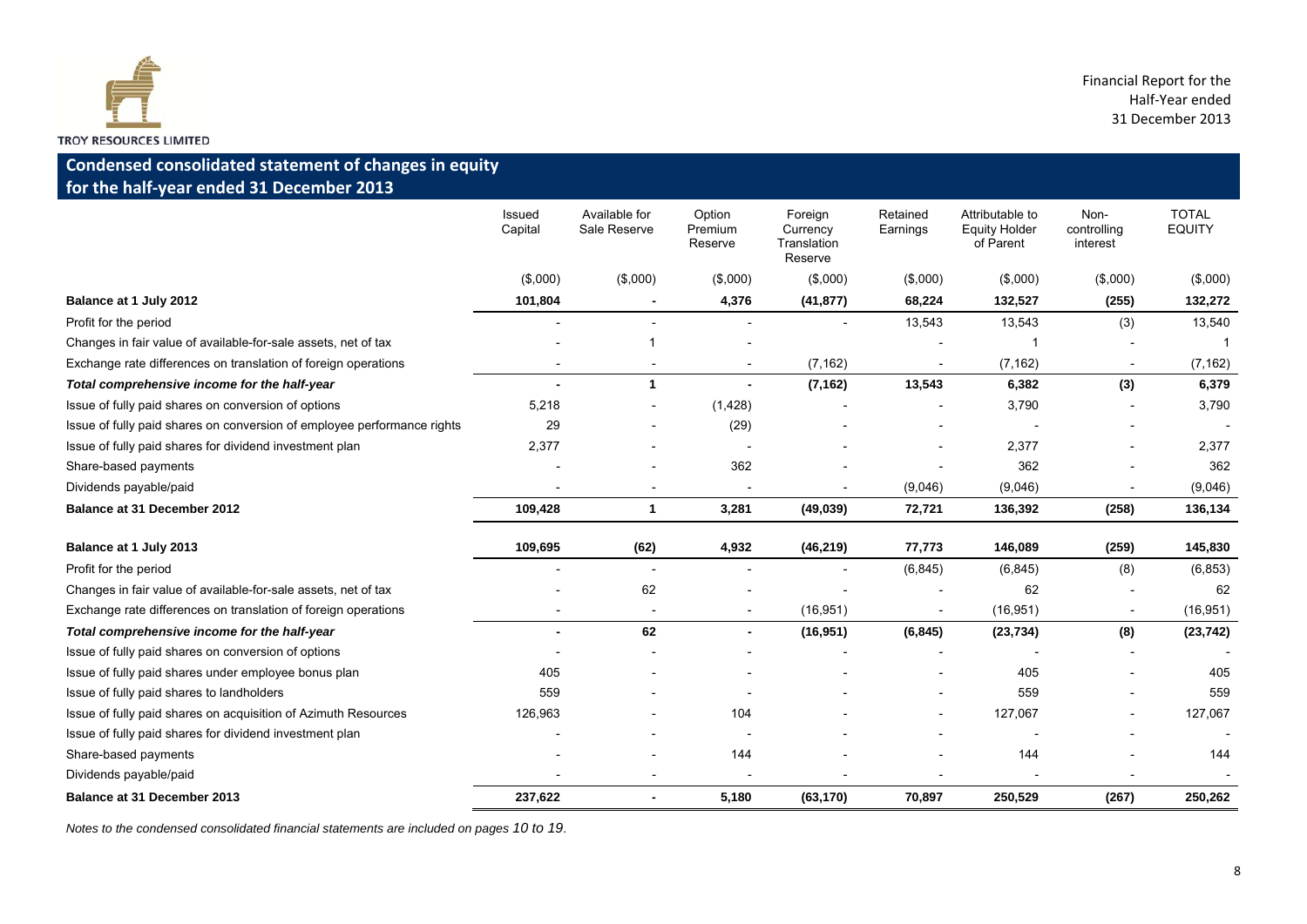

# **Condensed consolidated statement of cash flows for the half‐year ended 31 December 2013**

|                                                                                                                                                                                                                                                                                                                                                                                                  |              | <b>Consolidated</b><br>Half-year ended<br>31 Dec<br>31 Dec                   |                                                         |
|--------------------------------------------------------------------------------------------------------------------------------------------------------------------------------------------------------------------------------------------------------------------------------------------------------------------------------------------------------------------------------------------------|--------------|------------------------------------------------------------------------------|---------------------------------------------------------|
|                                                                                                                                                                                                                                                                                                                                                                                                  | <b>Notes</b> | 2013<br>(\$'000)                                                             | 2012<br>(\$'000)                                        |
| <b>CASH FLOWS FROM OPERATING ACTIVITIES</b><br>Receipts from customers<br>Payments to suppliers and employees<br>Proceeds from sundry income<br>Export tax and government royalties paid<br>Income taxes paid                                                                                                                                                                                    |              | 72,369<br>(77, 791)<br>68<br>(5,034)<br>(1, 349)                             | 104,808<br>(65, 531)<br>48<br>(6,970)<br>(1,756)        |
| NET CASH (USED IN) / PROVIDED BY OPERATING ACTIVITIES                                                                                                                                                                                                                                                                                                                                            |              | (11, 737)                                                                    | 30,599                                                  |
| <b>CASH FLOWS FROM INVESTING ACTIVITIES</b><br>Payments for property, plant and equipment<br>Payments for mine & development properties<br>Payments for exploration properties capitalised<br>Payments for power line commitments<br>Cash acquired on acquisition of Azimuth group<br>Payments for Azimuth acquisition<br>Proceeds on sale of property, plant and equipment<br>Interest received | 11           | (5,247)<br>(15, 331)<br>(7, 549)<br>(874)<br>7,465<br>(4, 193)<br>565<br>127 | (11,008)<br>(13, 913)<br>(4, 186)<br>(781)<br>86<br>229 |
| <b>NET CASH (USED IN) INVESTING ACTIVITIES</b>                                                                                                                                                                                                                                                                                                                                                   |              | (25,019)                                                                     | (29, 573)                                               |
| <b>CASH FLOWS FROM FINANCING ACTIVITIES</b><br>Proceeds from borrowings<br>Repayments - Investec Bank (Australia) Limited<br>Payments of financing costs<br>Proceeds from issues of equity securities<br>Dividends paid - members of parent entity                                                                                                                                               |              | 31,000<br>(1, 473)<br>(4)                                                    | (15,000)<br>(533)<br>3,790<br>(6,616)                   |
| <b>NET CASH PROVIDED BY / (USED IN) FINANCING ACTIVITIES</b>                                                                                                                                                                                                                                                                                                                                     |              | 29,524                                                                       | (18, 359)                                               |
| Net (decrease) / increase in cash and cash equivalents<br>Cash and cash equivalents at the beginning of the period<br>Effects of exchange rate changes on the balance of cash held in<br>foreign currencies                                                                                                                                                                                      |              | (7, 232)<br>26,086<br>(150)                                                  | (17, 333)<br>58,922<br>(115)                            |
| Cash and cash equivalents at end of the period                                                                                                                                                                                                                                                                                                                                                   |              | 18,704                                                                       | 41,474                                                  |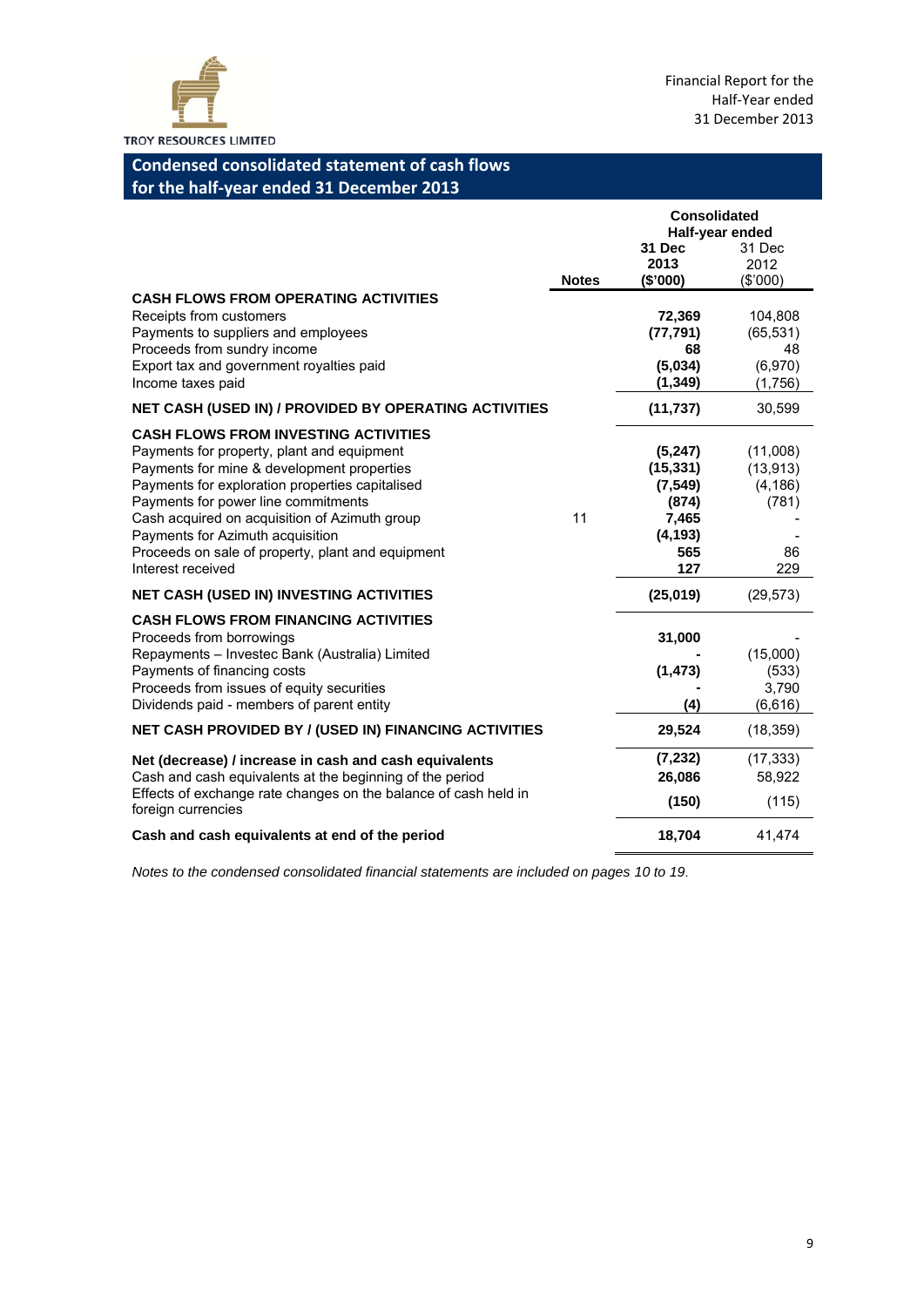

#### **1. Significant accounting policies**

#### **Statement of compliance**

The half-year financial report is a general purpose financial report prepared in accordance with the *Corporations Act 2001* and AASB 134 'Interim Financial Reporting'. Compliance with AASB 134 ensures compliance with International Financial Reporting Standard IAS 34 'Interim Financial Reporting'. The half-year report does not include notes of the type normally included in an annual financial report and should be read in conjunction with the most recent annual financial report.

#### **Basis of preparation**

The condensed consolidated financial statements have been prepared on the basis of historical cost, except for the revaluation of certain non-current assets and financial instruments. Cost is based on the fair values of the consideration given in exchange for assets. All amounts are presented in Australian dollars, unless otherwise noted.

The accounting policies and methods of computation adopted in the preparation of the half-year financial report are consistent with those adopted and disclosed in the Company's 2013 annual financial report for the financial year ended 30 June 2013, except for the impact of the Standards and Interpretations described below. These accounting policies are consistent with Australian Accounting Standards and with International Financial Reporting Standards.

The Group has adopted all of the new and revised Standards and Interpretations issued by the Australian Accounting Standards Board (the AASB) that are relevant to their operations and effective for the current half-year.

New and revised Standards and amendments thereof and Interpretations effective for the current half-year that are relevant to the Group include:

- Amendments to AASB 10, 11, 12, 127, 128, as a consequence of AASB 2011-7 'Amendments to Australian Accounting Standards arising from the consolidation and Joint Arrangements standards'
- Amendments to AASB 13, as a consequence of AASB 2011-8 'Amendments to Australian Accounting Standards arising from AASB 13'
- Amendments to AASB 119 as a consequence of AASB 2011-10 'Amendments to Australian Accounting Standards arising from AASB 119 (2011)'

The adoption of the new and revised Standards and Interpretations has not resulted in any changes to the Group's accounting policies and have no effect on the amounts reported for the current or prior half-years.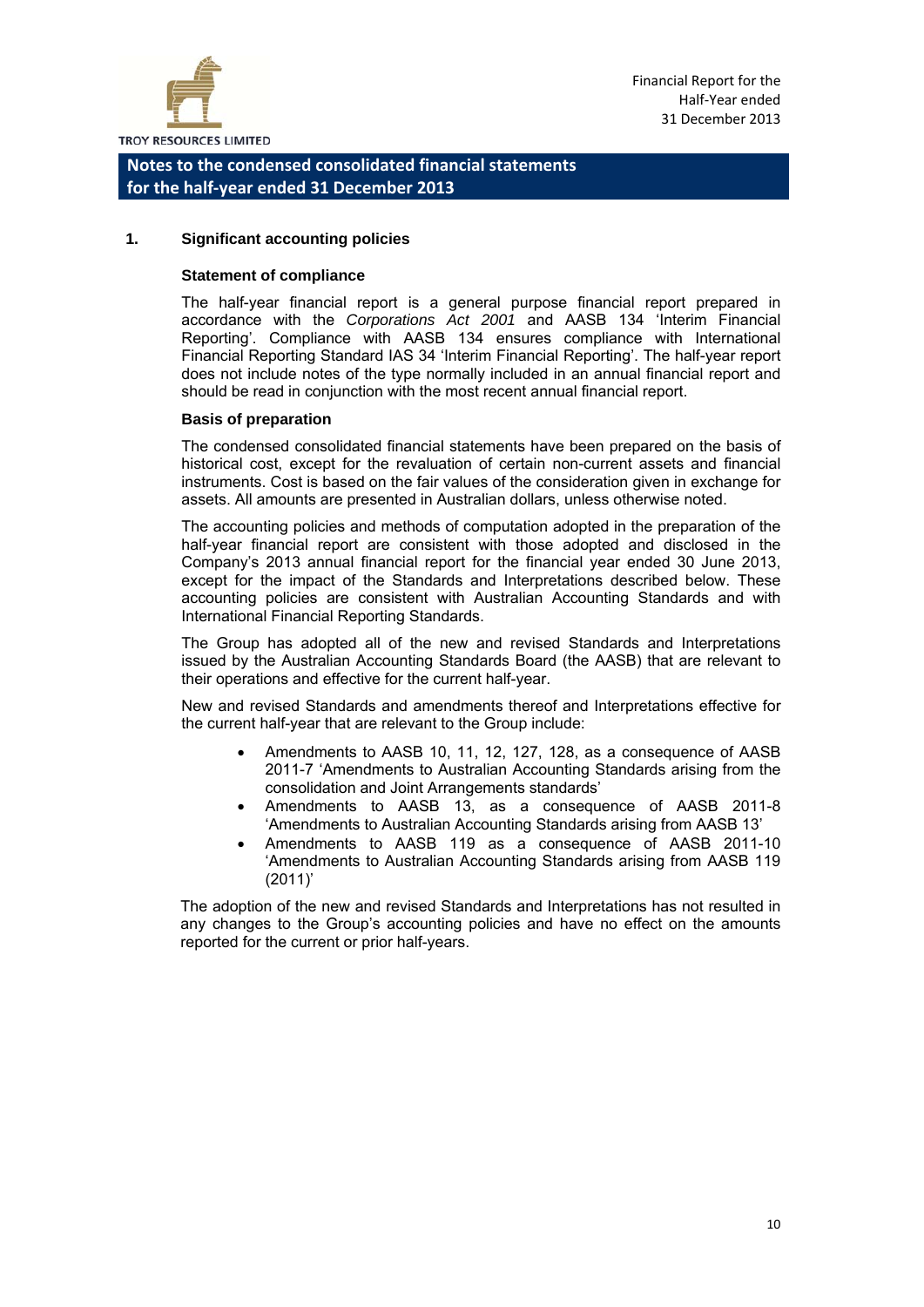

#### **2. Segment Information**

The following is an analysis of the Group's revenue and results by reportable operating segment for the half-year under review:

|                                                                        |          | <b>Segment Revenue</b> | <b>Segment Profit</b><br>Half-year ended |          |  |
|------------------------------------------------------------------------|----------|------------------------|------------------------------------------|----------|--|
|                                                                        |          | Half-year ended        |                                          |          |  |
|                                                                        | 31 Dec   | 31 Dec                 | 31 Dec                                   | 31 Dec   |  |
|                                                                        | 2013     | 2012                   | 2013                                     | 2012     |  |
|                                                                        | (\$'000) | (\$000)                | (\$'000)                                 | (\$'000) |  |
| <b>Producing Operations:</b>                                           |          |                        |                                          |          |  |
| Argentina                                                              | 54,862   | 78,480                 | (3, 419)                                 | 28,187   |  |
| Brazil                                                                 | 20,804   | 30,454                 | (526)                                    | 4,654    |  |
| <b>Total Operations</b>                                                | 75,666   | 108,934                | (3,945)                                  | 32,841   |  |
| <b>Exploration:</b>                                                    |          |                        |                                          |          |  |
| Argentina                                                              |          |                        | (1, 148)                                 | (8,592)  |  |
| Capitalised Argentina                                                  |          |                        |                                          | 4,186    |  |
| <b>Brazil</b>                                                          |          |                        |                                          | (710)    |  |
| Guyana                                                                 |          |                        | (7, 793)                                 |          |  |
| Capitalised Guyana                                                     |          |                        | 7,549                                    |          |  |
| <b>Total Exploration</b>                                               |          |                        | (1, 392)                                 | (5, 116) |  |
| <b>Total Segments</b>                                                  |          |                        | (5, 337)                                 | 27,725   |  |
|                                                                        |          |                        |                                          |          |  |
| Other income                                                           |          |                        | 204                                      | 369      |  |
| Corporate administration                                               |          |                        | (5, 141)                                 | (4, 108) |  |
| Corporate - other<br>expenses                                          |          |                        | (942)                                    | (362)    |  |
| Care & maintenance costs                                               |          |                        |                                          | (736)    |  |
| Finance costs                                                          |          |                        | (1, 927)                                 | (1,306)  |  |
| Azimuth acquisition costs                                              |          |                        | (2,673)                                  |          |  |
|                                                                        |          |                        |                                          |          |  |
| <b>Profit Before Tax</b>                                               |          |                        | (15, 816)                                | 21,582   |  |
| Income tax benefit /<br>(expense) from continuing<br>operations        |          |                        | 8,963                                    | (8,042)  |  |
| <b>Consolidated segment</b><br>revenue and profit for<br>the half-year | 75,666   | 108,934                | (6, 853)                                 | 13,540   |  |

The revenue reported above represents revenue generated from external customers. There were no intersegment sales during the half-year.

Segment profit represents the profit earned by each segment without the allocation of corporate administration costs including Directors' salaries, other income, corporate finance costs, care and maintenance costs, and tax expense. This is the measure reported to the chief operating decision maker for the purpose of resource allocation and assessment of segment performance.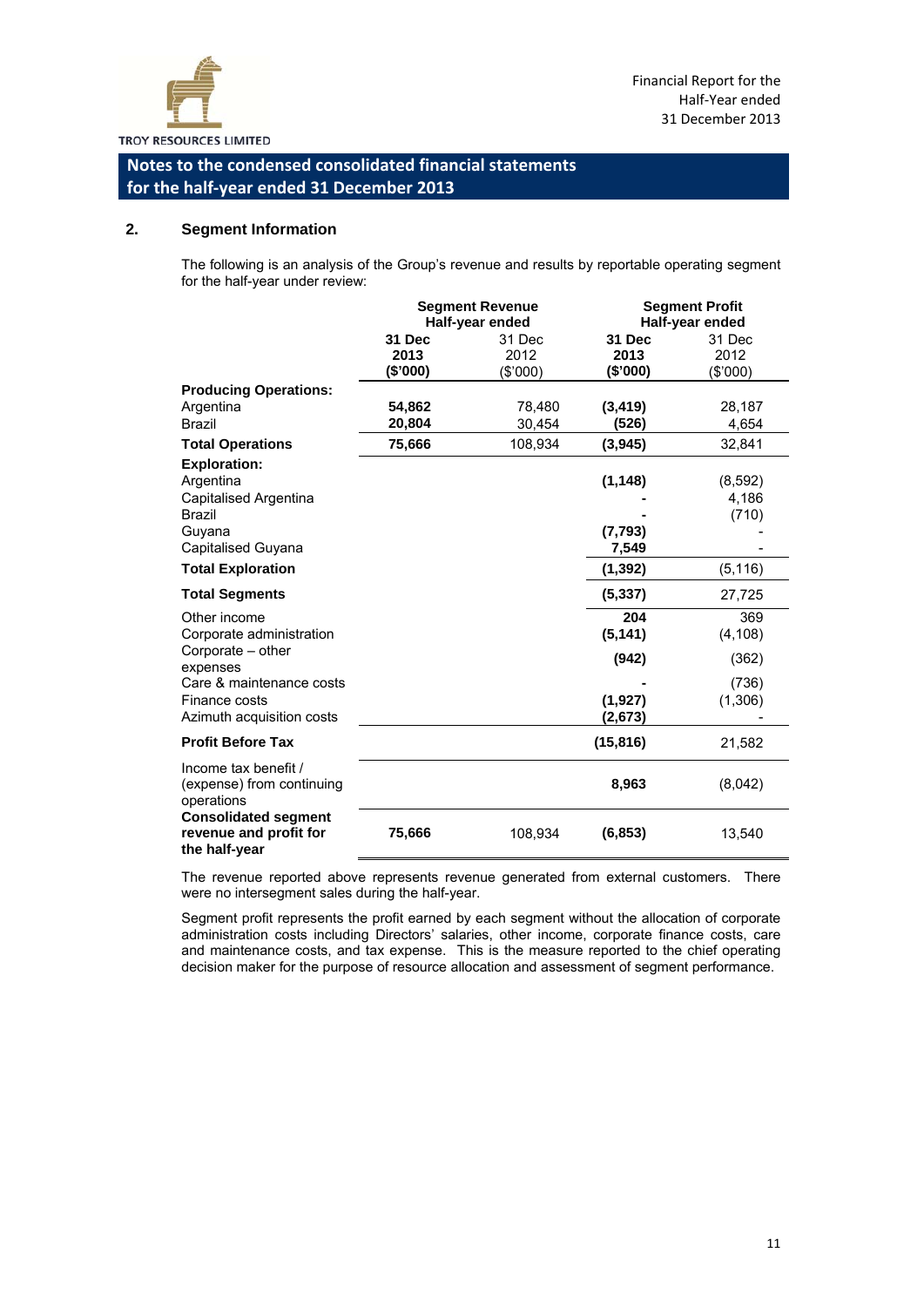

#### **Segment Information (continued)**

The following is an analysis of the consolidated entity's assets by reportable segment:

|                                          | <b>Consolidated as at</b> |                |  |
|------------------------------------------|---------------------------|----------------|--|
| <b>Total Assets</b>                      | 31 Dec<br>2013            | 30 Jun<br>2013 |  |
|                                          | (\$'000)                  | (\$'000)       |  |
| <b>Continuing operations:</b>            |                           |                |  |
| Argentina                                | 149,073                   | 153,309        |  |
| <b>Brazil</b>                            | 9,002                     | 11,652         |  |
| Australia                                |                           | 468            |  |
| Exploration / Guyana                     | 190,284                   |                |  |
| <b>Total Segment Assets:</b>             | 348,359                   | 165,429        |  |
| Cash and cash equivalents <sup>(1)</sup> | 18,704                    | 26.086         |  |
| Other financial assets <sup>(i)</sup>    | 74                        | 10,256         |  |
| Other assets <sup>(i)</sup>              | 1,314                     | 4,228          |  |
| <b>Total Assets</b>                      | 368,451                   | 205.999        |  |

 $(i)$  Unallocated assets include various assets including cash held at a corporate level that have not been allocated to the underlying segments

The following is an analysis of the consolidated entity's liabilities by reportable segment:

|                                        | <b>Consolidated as at</b>  |                            |  |
|----------------------------------------|----------------------------|----------------------------|--|
| <b>Total Liabilities</b>               | 31 Dec<br>2013<br>(\$'000) | 30 Jun<br>2013<br>(\$'000) |  |
| <b>Continuing operations:</b>          |                            |                            |  |
| Argentina                              | 28,267                     | 38,271                     |  |
| Brazil                                 | 3,229                      | 3,455                      |  |
| Guyana                                 | 9,082                      |                            |  |
| Australia                              |                            |                            |  |
| <b>Total Segment Liabilities:</b>      | 40,578                     | 41,726                     |  |
| Income tax liabilities <sup>(ii)</sup> | 43,701                     | 16,032                     |  |
| Borrowings <sup>(ii)</sup>             | 31,857                     |                            |  |
| Other liabilities <sup>(ii)</sup>      | 2,053                      | 2,381                      |  |
| <b>Total Liabilities</b>               | 118,189                    | 60,139                     |  |

 $<sup>(ii)</sup>$  Unallocated liabilities include tax liabilities, deferred consideration, corporate leave</sup> entitlements and consolidated entity borrowings not specifically allocated to any one underlying segment.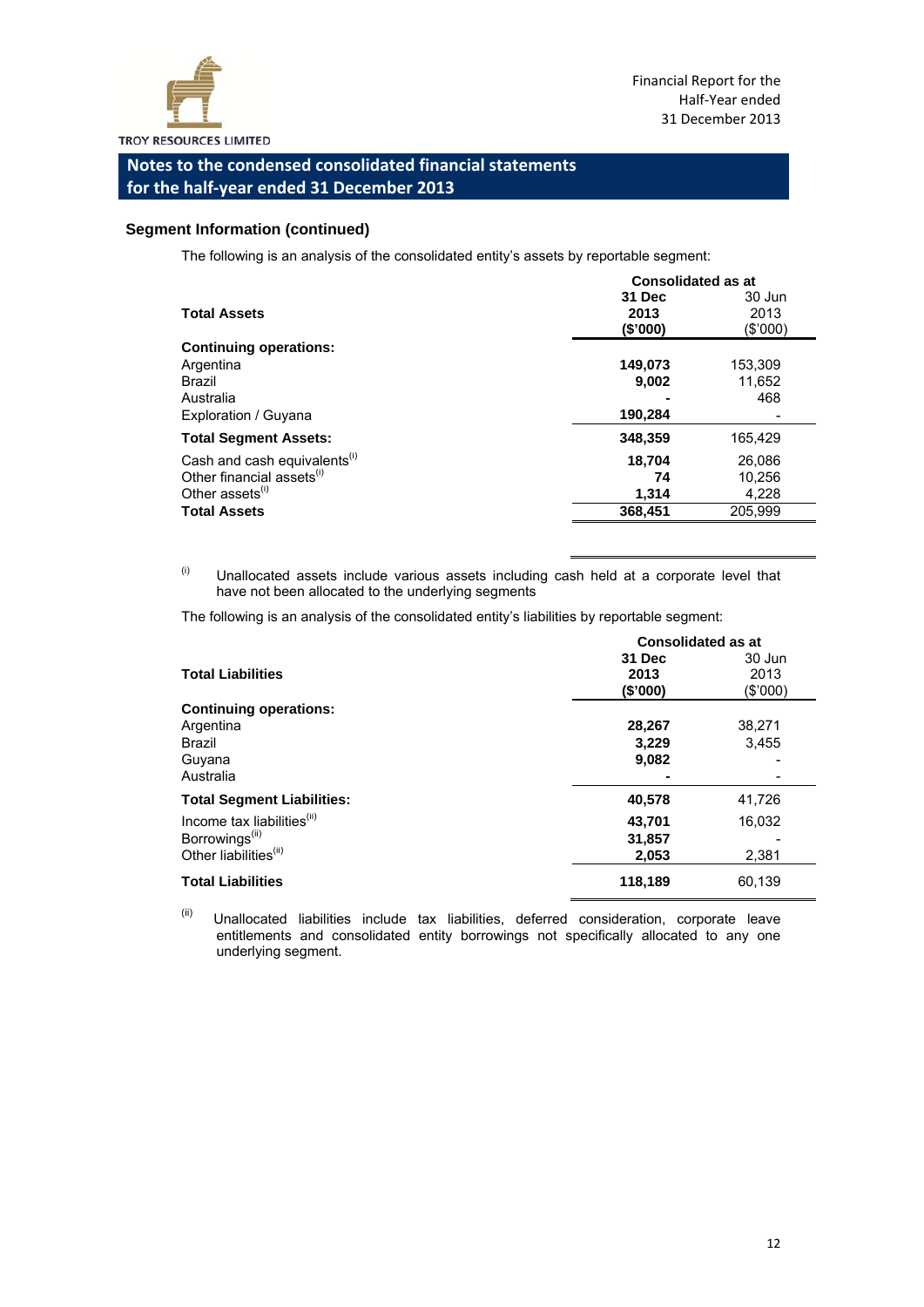

#### **3. Revenue**

| ,,,,,,,,                   | Consolidated<br>Half-year ended |                            |  |
|----------------------------|---------------------------------|----------------------------|--|
| Revenue                    | 31 Dec<br>2013<br>(\$'000)      | 31 Dec<br>2012<br>(\$'000) |  |
| <b>Operating Revenue</b>   |                                 |                            |  |
| Gold sales                 | 57,345                          | 91,569                     |  |
| Silver sales               | 18,321                          | 17,365                     |  |
|                            | 75,666                          | 108,934                    |  |
| <b>Other Income</b>        |                                 |                            |  |
| Interest Received          | 127                             | 230                        |  |
| Net foreign exchange gains |                                 | 41                         |  |
| Other                      | 77                              | 98                         |  |
|                            | 204                             | 369                        |  |

#### **4. Expenses**

|                                            | <b>Consolidated</b><br>Half-year ended |          |
|--------------------------------------------|----------------------------------------|----------|
|                                            | 31 Dec                                 | 31 Dec   |
|                                            | 2013                                   | 2012     |
|                                            | (\$'000)                               | (\$'000) |
| <b>Exploration Expenditure</b>             |                                        |          |
| <b>Exploration expenditure</b>             | 8,941                                  | 9,302    |
| <b>Exploration capitalised</b>             | (7,549)                                | (4,186)  |
| Exploration expenditure (net)              | 1,392                                  | 5,116    |
|                                            |                                        |          |
| <b>Administration Expenses</b>             |                                        |          |
| Head office salaries, bonuses and on-costs | 1,241                                  | 1,164    |
| Expatriate salaries and bonuses            | 315                                    | 270      |
| Guyana expatriate salaries                 | 218                                    |          |
| Directors' fees and on-costs               | 268                                    | 268      |
| Other Brazil administration                | 99                                     | 64       |
| Depreciation – furniture and equipment     | 80                                     | 141      |
| Other Guyana office administration         | 484                                    |          |
| Canadian office and administration         | 576                                    | 423      |
|                                            |                                        |          |
| Other Head office administration (1)       | 1,860                                  | 1,778    |
|                                            | 5,141                                  | 4,108    |

(i) Includes listing fees, shareholder costs, audit fees, taxation consultants, office rents, insurance, travel, conferences and other head office administration expenditure.

| <b>Other Expenses - Corporate</b><br>Share based payments<br>Net foreign exchange loss<br>Loss on sale of plant and equipment                                  | 144<br>790<br>8                 | 362   |
|----------------------------------------------------------------------------------------------------------------------------------------------------------------|---------------------------------|-------|
|                                                                                                                                                                | 942                             | 362   |
| <b>Finance costs</b>                                                                                                                                           | 1,927                           | 1,306 |
| <b>Azimuth Acquisition Costs</b><br>Acquisition success fee<br>Legal fees<br>Salary and redundancy payouts<br>Listing fees ASX/TSX<br>Share registry and other | 1,623<br>63<br>602<br>301<br>84 |       |
|                                                                                                                                                                | 2,673                           |       |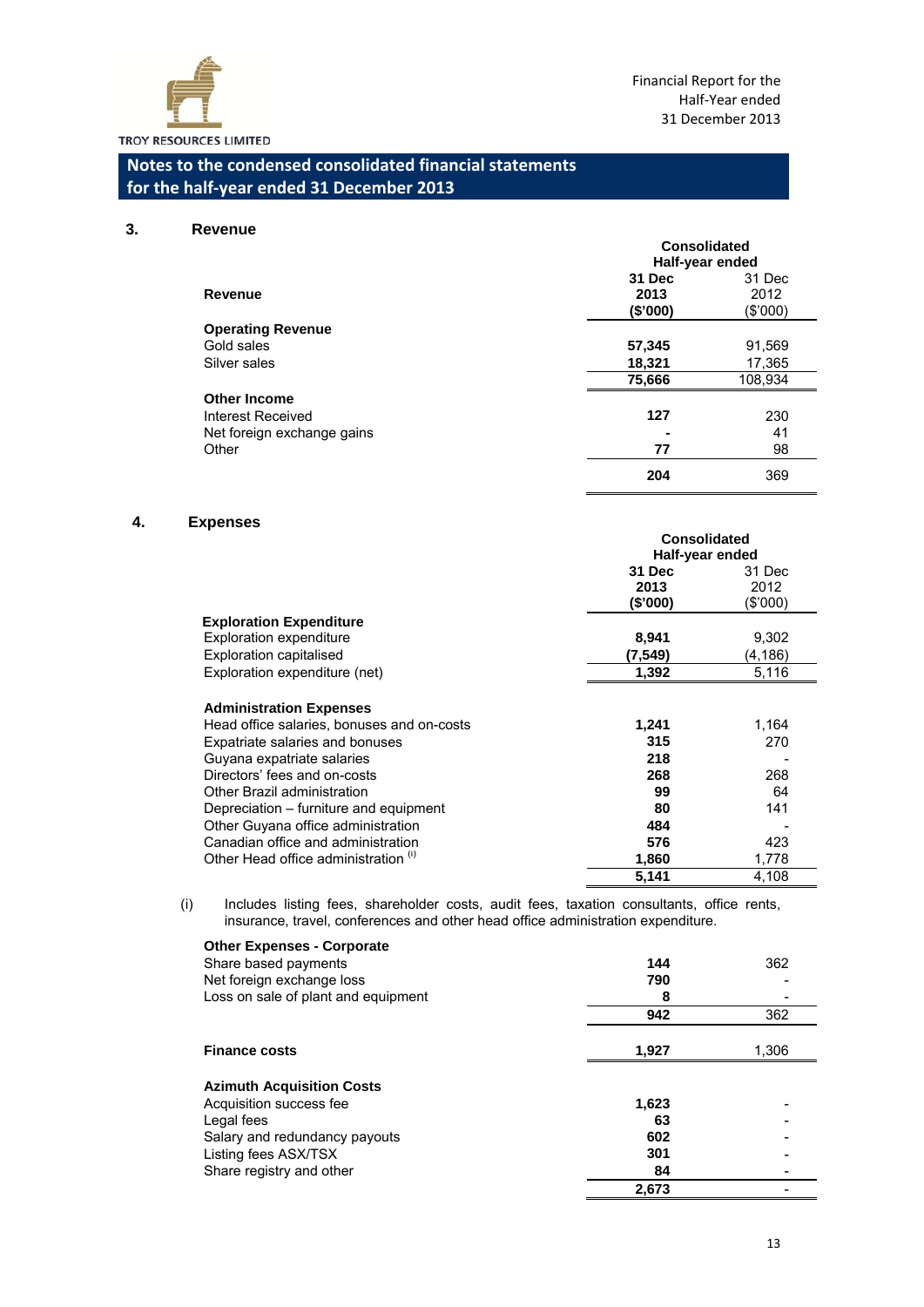

#### **5. Taxation**

#### **Export Tax / Government Royalties**

Export tax is incurred on the gross revenue of all gold and silver shipped out of Argentina at a rate of 5%. Government royalties are separate and are levied on production and infrastructure spending. Both of these costs are reported as part of costs of sales and disclosed in Note 4.

#### **Income Tax**

Income tax rates applicable for Corporations operating in Argentina, Brazil, Guyana and Australia are 35%, 34%, 30% and 30% respectively. Argentine export tax is deductible for Argentine income tax purposes.

| Tax (Benefit) and<br><b>Effective Tax Rates</b> | <b>Consolidated Half-year ended</b><br>31 Dec 2013 |                      |  |
|-------------------------------------------------|----------------------------------------------------|----------------------|--|
|                                                 | (\$'000)                                           | %                    |  |
| Argentina                                       | (8,088)                                            | $N/A$ <sup>(a)</sup> |  |
| Brazil                                          | (875)                                              | $N/A$ <sup>(a)</sup> |  |
| Guyana                                          | $\blacksquare$                                     | $N/A$ <sup>(b)</sup> |  |
| Australia                                       | $\blacksquare$                                     | $N/A$ <sup>(b)</sup> |  |
|                                                 | (8,963)                                            |                      |  |

 $<sup>(a)</sup>$ The actual rate of tax differs from the nominal rate noted above due to losses in the current</sup> half year and additional taxation deductions reversing estimated current and deferred tax provided in the prior year. This difference between actual and prior year tax estimates for Brazil and Argentina arises because the tax year in these jurisdictions follows a calendar year, therefore requiring estimates of the actual effective tax rate to be made at 30 June. As at 30 June 2013, the effective tax rate applied assumed that these jurisdictions would continue to generate profits in the second half of the respective tax year which did not materialise due to the significant decrease in commodity prices during the half-year.

 $(b)$ Net costs incurred within Australia and Guyana do not have offsetting taxable income streams and therefore an income tax credit has not been recognised.

#### **6. Trade and Other Receivables**

|                                 | <b>Consolidated as at</b> |          |
|---------------------------------|---------------------------|----------|
|                                 | 31 Dec                    | 30 Jun   |
|                                 | 2013                      | 2013     |
|                                 | (\$'000)                  | (\$'000) |
| <b>Current</b>                  |                           |          |
| Debtors and prepayments (a)(b)  | 12,117                    | 11,685   |
| Value added tax recoverable (c) | 13,391                    | 12.169   |
|                                 | 25.508                    | 23.854   |
| <b>Non-Current</b>              |                           |          |
| Value added tax recoverable (c) | 3.238                     | 2.138    |

- $(a)$  Trade debtors include accounts receivable in relation to bullion sales. Other receivables and prepayments primarily include advance payments to contractors and insurers and recovery of fuel and accommodation expenses incurred on the behalf of contractors. Where the collections of the receivables are doubtful an allowance for doubtful debts is recognised, with no allowance being recognised at either 31 December 2013 or 30 June 2013. Trade receivables operate on standard 30 to 45 day terms. No interest is charged for the first 45 days from the date of the invoice.
- $(b)$  As at 31 December 2013 no receivables are past due, or impaired (June 2013: Nil).
- $(6)$  Within Argentina, the Group has incurred value added tax as part of its purchases which are recoverable over time in proportion to the level of future export sales. During the halfyear, \$3,950,000 of VAT receivable was recovered (2012: \$6,174,000).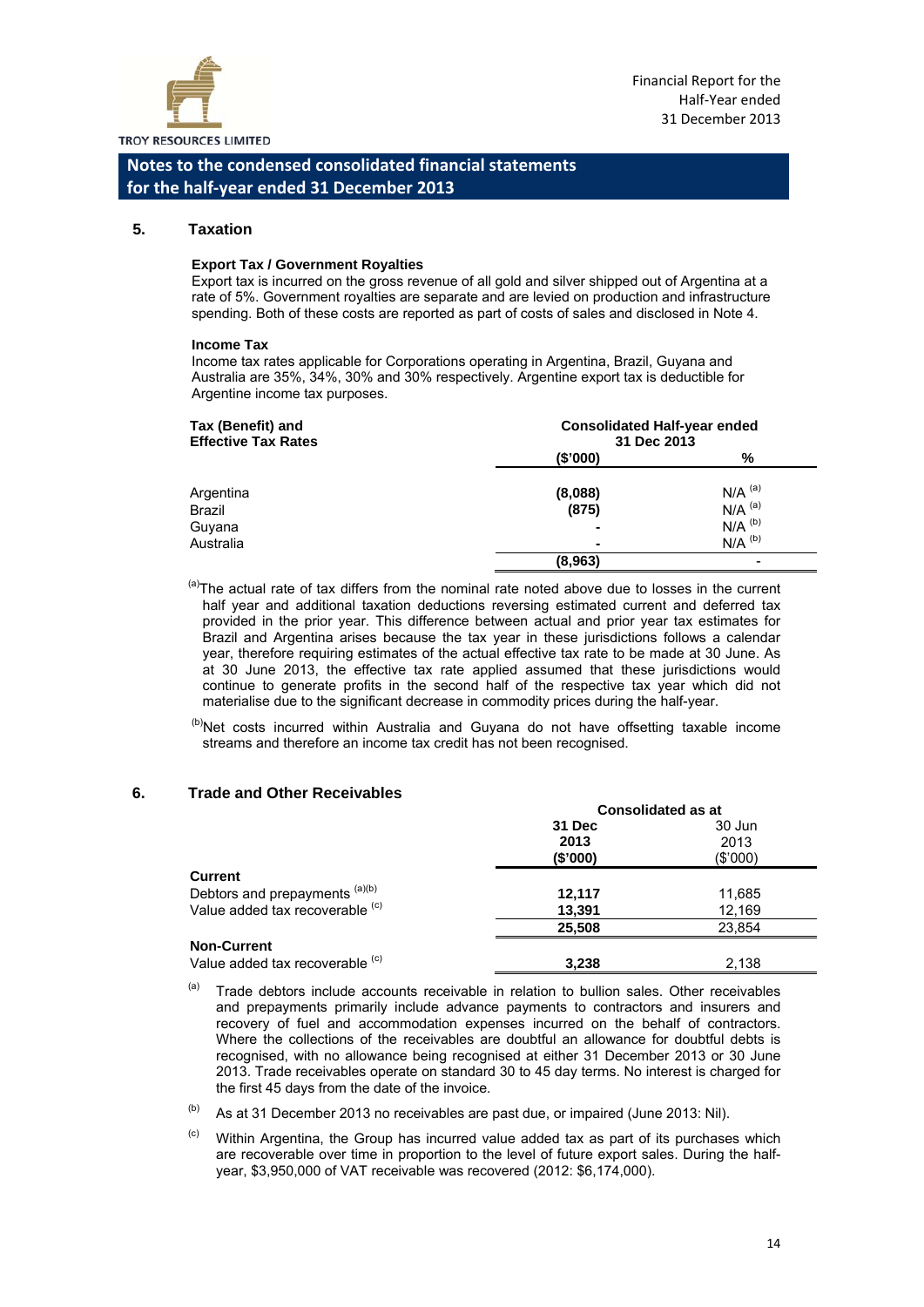

#### **7. Trade and Other Payables**

|                                           | <b>Consolidated as at</b> |          |
|-------------------------------------------|---------------------------|----------|
|                                           | 31 Dec                    | 30 Jun   |
|                                           | 2013                      | 2013     |
|                                           | (\$'000)                  | (\$'000) |
| <b>Current</b>                            |                           |          |
| Trade payables (a)                        | 16,897                    | 17,753   |
| Accrued expenses <sup>(b)</sup>           | 8,670                     | 12,940   |
| Power Line payable (c)                    | 1,831                     | 1,739    |
| Deferred consideration on acquisition (d) | 225                       | 219      |
| Dividends <sup>(e)</sup>                  | 68                        | 71       |
|                                           | 27,691                    | 32,722   |

 $(a)$  The standard credit period on purchases is 30 days from statement. No interest is usually chargeable on the trade payables for the first 45 to 60 days from the date of invoice. Thereafter, interest is typically charged on the outstanding balance. The Group has financial risk management policies in place to ensure that all payables are paid within the credit time frame.

- $(b)$  The balance principally relates to capital investment in the development of Casposo's underground.
- $\degree$  The Group has a contractual obligation to contribute to the upgrade and construction of power lines in the San Juan province, with the obligation being assumed as part of the Casposo Project purchase.
- $<sup>(d)</sup>$  As part of the agreement relating to the acquisition of Troy Resources Argentina Ltd and the</sup> Casposo project, US\$0.2 million has been retained until satisfactory completion of outstanding items from the purchase agreement.
- $($ e) The payable for dividends represents the aggregate amount of dividends declared. determined or publicly recommended on or before the reporting date, which remain undistributed as at reporting date, regardless of the extent to which they are expected to be paid in cash.

#### **8. Contingent Liabilities**

There are no contingent liabilities other than general bank guarantees to financial institutions that total \$180,942 (June 2013: \$168,103), of these \$180,942 (June 2013:\$106,103) are cash backed.

#### **9. Borrowings**

|                                                                                        | <b>Consolidated as at</b>  |                            |
|----------------------------------------------------------------------------------------|----------------------------|----------------------------|
|                                                                                        | 31 Dec<br>2013<br>(\$'000) | 30 Jun<br>2013<br>(\$'000) |
| Debt facility                                                                          |                            |                            |
| Industrial and Commercial Bank of China (Argentina)<br>S.A. – debt facility $(i)$      | 2,079                      | 2,433                      |
| Investec Bank Australia – Revolving Corporate Loan<br>Facility (RCF) <sup>(ii)</sup>   | 15,000                     |                            |
| Investec Bank Australia - Revolving Acquisition Loan<br>Facility (ALF) <sup>(ii)</sup> | 16,000                     |                            |
| Capitalised Borrowing costs                                                            | (1,222)                    |                            |
|                                                                                        | 31,857                     | 2.433                      |
| Current                                                                                | 21,693                     | 270                        |
| Non-current                                                                            | 10,164                     | 2,163                      |
|                                                                                        | 31,857                     | 2,433                      |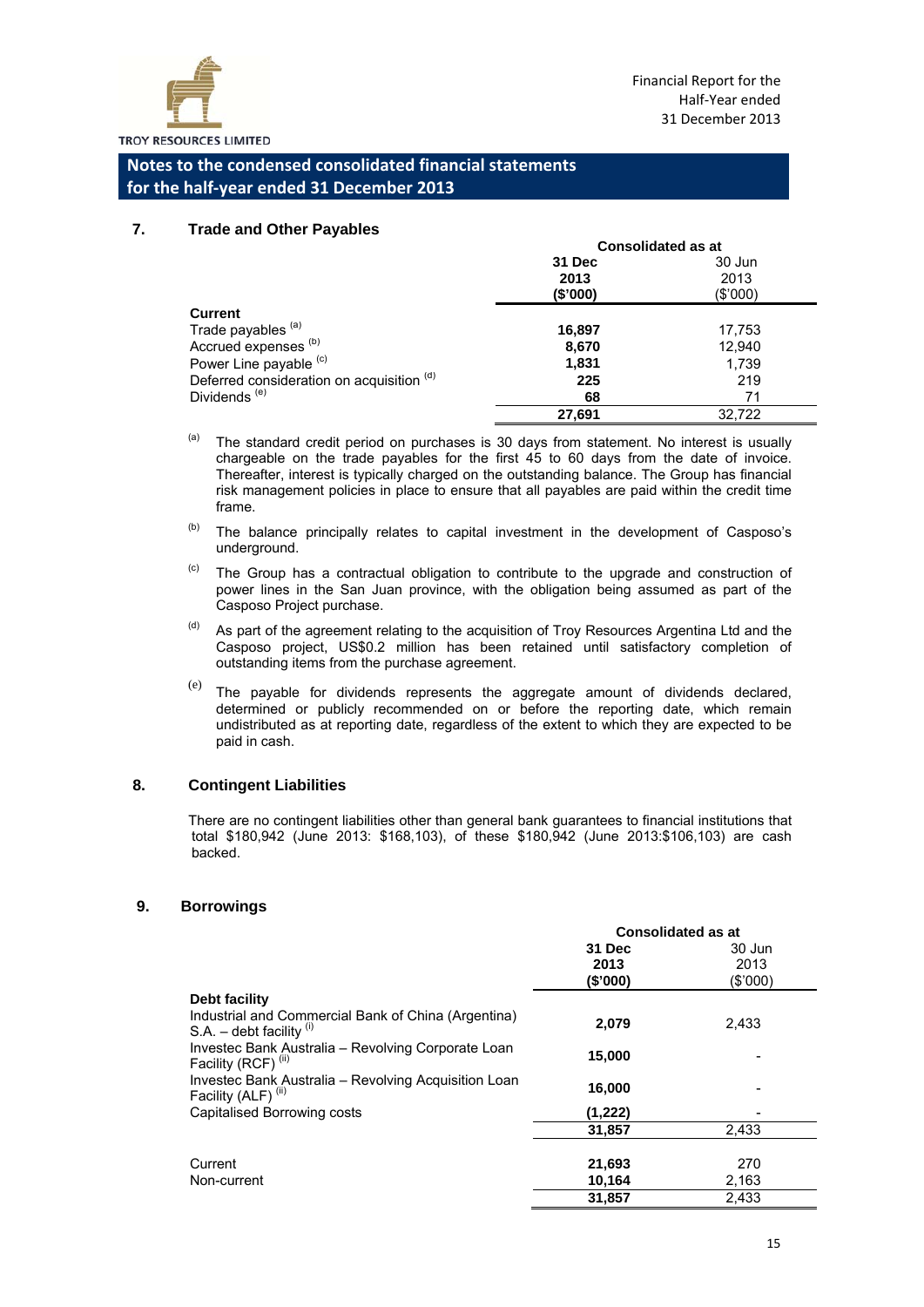

#### **Borrowings (continued)**

#### **Summary of Borrowing Arrangements**

- **(i) Industrial and Commercial Bank of China (Argentina) S.A.**
- a. The consolidated entity has an Argentine Peso 12.0 million debt facility with Industrial and Commercial Bank of China (Argentina) S.A. (ICBC). The facility was entered into on 16 May 2013, the facility has a three year term, and was fully drawn as at 31 December 2013.
- b. As per the facility agreement quarterly principal repayments commence 17 May 2014. Each repayment is equivalent to 11% of the facility limit and conclude on 17 May 2016.
- c. The facility is unsecured.

#### **(ii) Investec –Debt Facility**

- a. The consolidated entity has a \$40.0 million debt facility with Investec. This facility was entered into on 26 June 2013. This debt facility has two available tranches:
	- i. Revolving Corporate Loan Facility (RCF): has a limit of \$20.0 million and was first available for draw down on 1 July 2013. It can be used for general corporate and working capital purposes.
	- ii. Revolving Acquisition Loan Facility (ALF): has a limit of \$20.0 million and was first available for draw down on 2 July 2013. The ALF can be used for costs associated with the Azimuth acquisition and preliminary development costs of the West Omai project.
- b. The RCF was entered into on 26 June 2013. The facility has a three year term and reduces by 25% instalments on 26 December 2014, 26 June 2015, 26 December 2015 and 26 June 2016.
- c. The ALF has an eighteen month term repayable in full on 26 December 2014.
- d. Secured by mortgages over the Company's shares in its subsidiaries, Troy Resources Argentina Ltd Reinarda Mineraς « Ltda and Azimuth group companies, all wholly owned.
- e. On 26 June 2013, the consolidated entity issued 1,362,398 unlisted call options over Troy ordinary shares with an exercise price of \$3.67 and expiring on 26 June 2016 to Investec as part consideration for the establishment of these loan facilities (non-cash).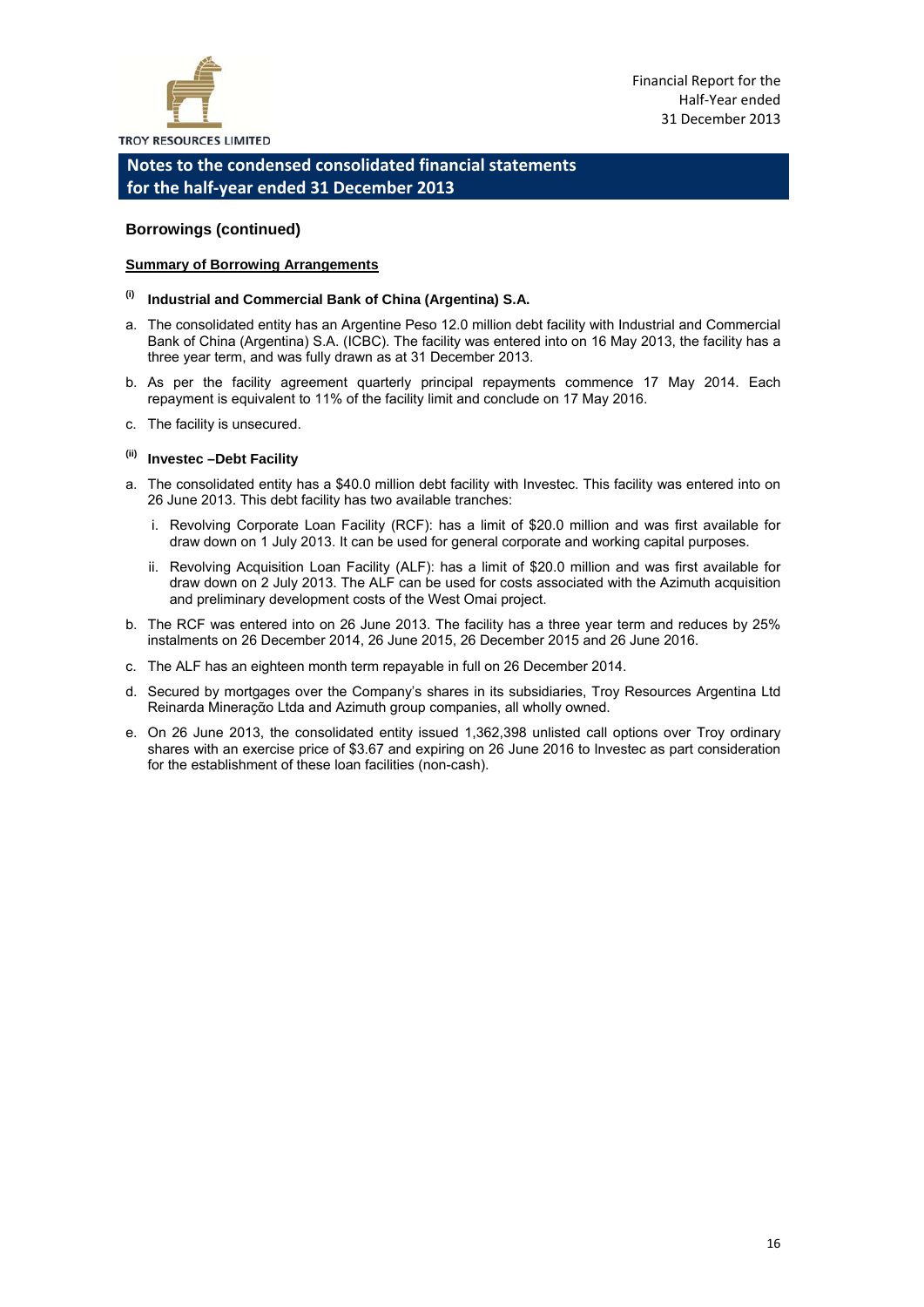

#### **10. Issued Capital**

|                                                                                | <b>Consolidated Half-year ended</b> |             |               |             |
|--------------------------------------------------------------------------------|-------------------------------------|-------------|---------------|-------------|
|                                                                                |                                     | 31 Dec 2013 |               | 30 Jun 2013 |
| Fully paid ordinary share capital                                              | No.<br>(000)                        | (\$'000)    | No.<br>('000) | (S'000)     |
| Balance at the beginning of the financial year                                 | 91,469                              | 109,695     | 89,413        | 101.804     |
| Issue of fully paid shares on exercise of options                              |                                     |             | 1.511         | 5,485       |
| Issue of fully paid shares on vesting<br>of<br>performance rights              |                                     |             | 16            | 29          |
| Issue of fully paid shares for dividend reinvestment<br>plan                   |                                     |             | 529           | 2.377       |
| Issue of fully paid shares under employee bonus<br>plan                        | 368                                 | 405         |               |             |
| Issue of fully paid shares to Guyana Landholders<br>(i)                        | 476                                 | 559         |               |             |
| Issue of fully paid shares for the acquisition of<br>Azimuth Resources Limited | 76.174                              | 126.963     |               |             |
|                                                                                | 168.487                             | 237.622     | 91.469        | 109.695     |

 $<sup>(i)</sup>$  Issued pursuant to the terms of agreement between Azimuth Resources Limited ("Azimuth") and</sup> landholders in Guyana.

#### **11. Business Combinations**

#### **(a) Acquisition of Azimuth**

Effective 2 July 2013 the Group waived the conditions precedent and acquired Azimuth Resources Limited. The compulsory acquisition of Azimuth was completed on 28 August.

|                           | <b>Principal</b><br>activity | Date of<br>acquisition | <b>Proportion of</b><br>shares acquired<br>(%) | <b>Consideration</b><br>transferred<br>(S'000) |
|---------------------------|------------------------------|------------------------|------------------------------------------------|------------------------------------------------|
| Azimuth Resources Limited | Exploration                  | 2/07/2013              | 100                                            | 127,067<br>127,067                             |

Troy acquired Azimuth in order to gain exposure to the growth potential of the West Omai project and its related exploration ground in Guyana. This project will enable the Company to diversify its activities by operation and country and capitalise on its extensive experience in South American gold exploration and mine development.

#### **(b) Consideration transferred**

|                                                                             | <b>Azimuth</b><br>(S'000) |
|-----------------------------------------------------------------------------|---------------------------|
|                                                                             |                           |
| <b>Equity issued in Troy Resources Limited</b>                              |                           |
| Issue of fully paid ordinary shares on acquisition                          | 126.963                   |
| Issue of options over ordinary shares exercisable at \$0.569 on acquisition | 104                       |
|                                                                             | 127,067                   |

Acquisition-related costs amounting to \$2,673,000 have been excluded from the consideration transferred and have been recognised as an expense in profit or loss in the current period, within 'Acquisition costs' line item. Refer Note 4.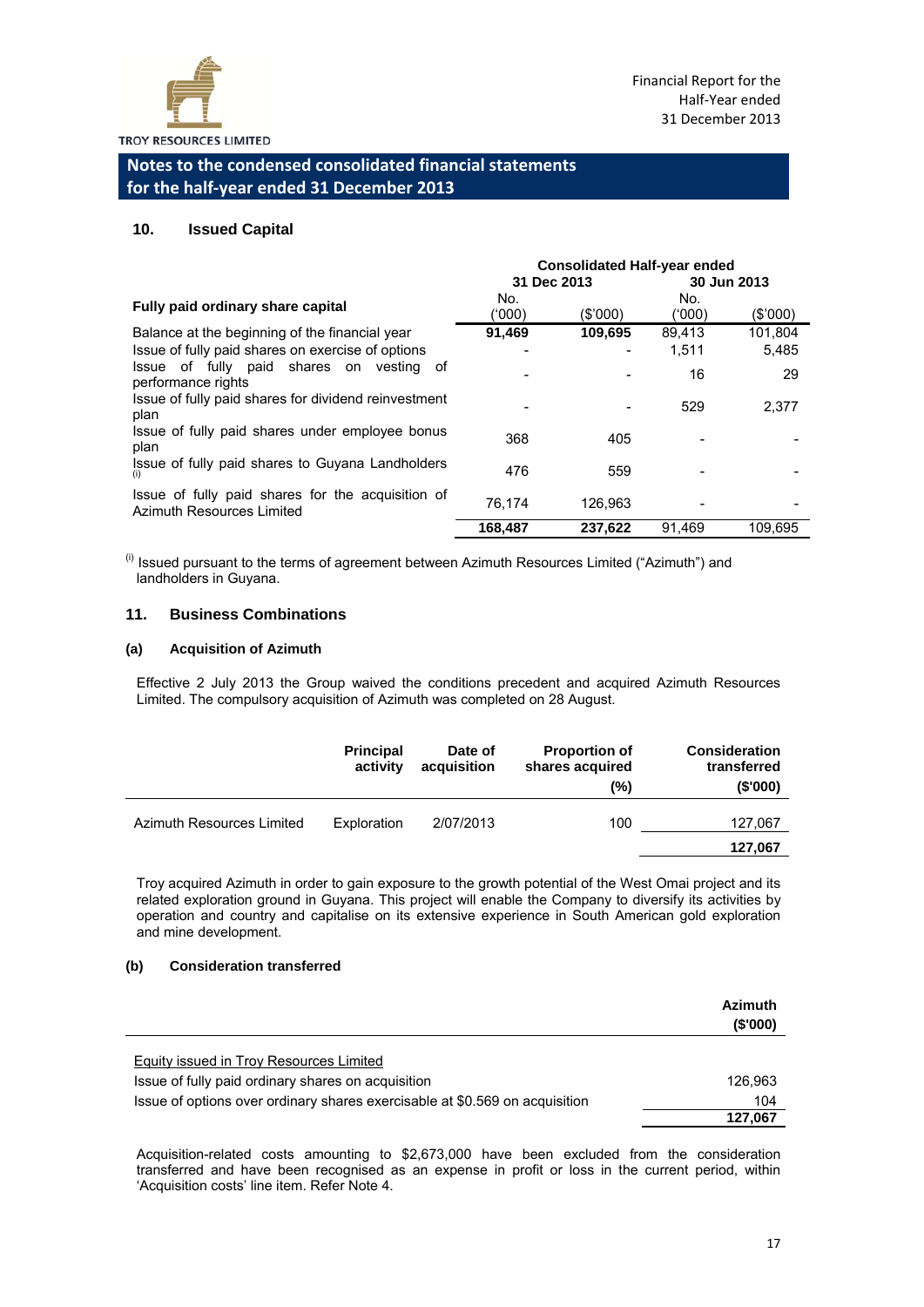

#### **Business Combinations (continued)**

#### **(c) Assets acquired and liabilities assumed at the date of acquisition**

|                                      | Azimuth (\$'000) |
|--------------------------------------|------------------|
| <b>Current Assets</b>                |                  |
| Cash and cash equivalents            | 7,465            |
| Trade and other receivables          | 246              |
| Inventories                          | 539              |
| <b>Total Current Assets</b>          | 8,250            |
| <b>Non-Current Assets</b>            |                  |
| Plant and equipment                  | 2,644            |
| <b>Exploration properties</b>        | 175,544          |
| <b>Total Non-Current Assets</b>      | 178,188          |
| <b>Current Liabilities</b>           |                  |
| Trade and other payables             | 5,718            |
| <b>Total Current Liabilities</b>     | 5,718            |
| <b>Non-Current Liabilities</b>       |                  |
| Other payables                       | 2,655            |
| Other financial liabilities          | 10,185           |
| Provisions                           | 1,225            |
| Deferred tax liabilities             | 39,588           |
| <b>Total Non-Current Liabilities</b> | 53,653           |
|                                      | 127,067          |

The initial accounting for the acquisition of Azimuth has only been provisionally determined at the end of the reporting period. For tax purposes, the tax values of Azimuth's assets are required to be based on market values. As at the date of these consolidated financial statements, the necessary market valuations and other calculations had not been finalised and they have therefore only been provisionally determined based on the Directors' best estimate of the likely tax values.

#### **(d) Net cash outflow on acquisition of subsidiary**

The acquisition of Azimuth was a script for script takeover. No cash was provided as consideration to the former owners and directors of the company. Cash and cash equivalents of \$7.5 million were acquired as part of the acquisition.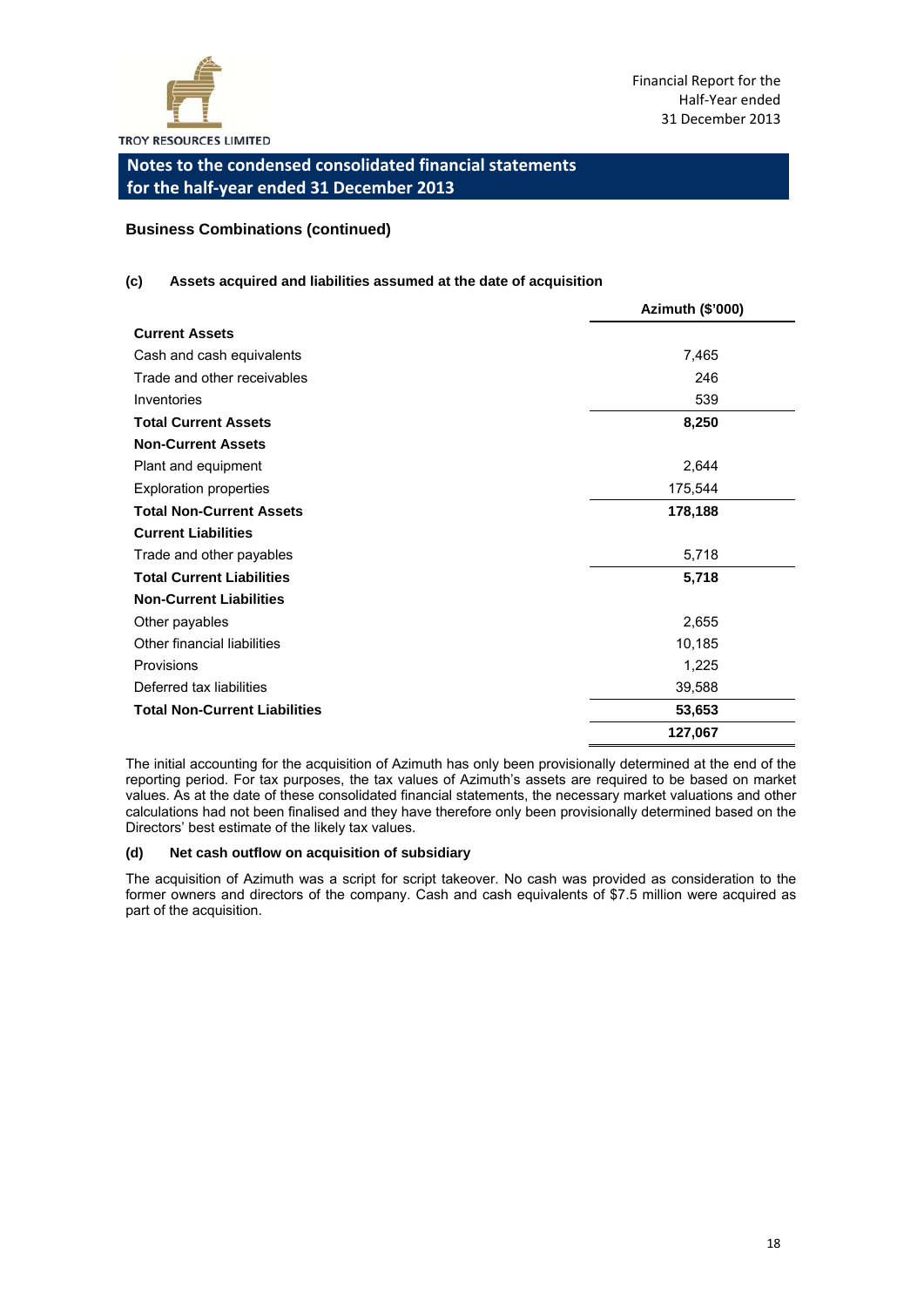

#### **12. Financial Instruments**

The fair value of the Group's financial assets and liabilities are determined on the following basis.

#### Financial Assets and Financial Liabilities that are measured at fair value on a recurring basis

Subsequent to initial recognition, at fair value financial instruments are grouped into Levels 1 to 3 based on the degree to which the fair value is observable.

Levels are defined as follows:

- Level 1 fair value measurements are those derived from quoted prices (unadjusted) in active markets for identical assets of liabilities.
- Level 2 fair value measurements are those derived from inputs other than quoted prices included with Level 1 that are observable for the asset or liability, either directly (i.e. as prices) or indirectly (i.e. derived from prices).
- Level 3 fair value measurements are those derived from valuation techniques that include inputs for the asset or liability that are not based on observable market data (unobservable inputs).

At 31 December 2013 the only financial assets and liabilities that are measured on a recurring basis relate to the group's available for sale investment in Meritus Minerals Limited which has a carrying value of \$74,000 as at 31 December 2013 and \$135,000 as at 31 December 2012.

The fair value of listed shares has been based on the closing share price at the end of the financial period. At the end of the current year all listed shares are designated as available for sale.

Financial Assets and Financial Liabilities that are not measured at fair value on a recurring basis (but where fair value disclosures are required)

At 31 December 2013 and 31 December 2012, the carrying amount of financial assets and financial liabilities for the Group is considered to approximate their fair values.

#### **13. Subsequent Events**

Subsequent to 31 December 2013, the Company had drawn an additional \$5 million under the RCF and \$4 million under the ALF debt facilities with Investec Bank. As at the date of this report, both debt facilities are fully drawn at A\$20 million each.

On 18 February 2014, the Company announced the sale of its 70% interest in the Sertão Gold mine in Brazil.

Other than the above, there are no matters or circumstances that have arisen since 31 December 2013 that has significantly affected or may significantly affect:

- (i) The consolidated entity's operations in future financial years; or
- (ii) The results of those operations in future financial years; or
- (ii) The consolidated entity's state of affairs in future financial years.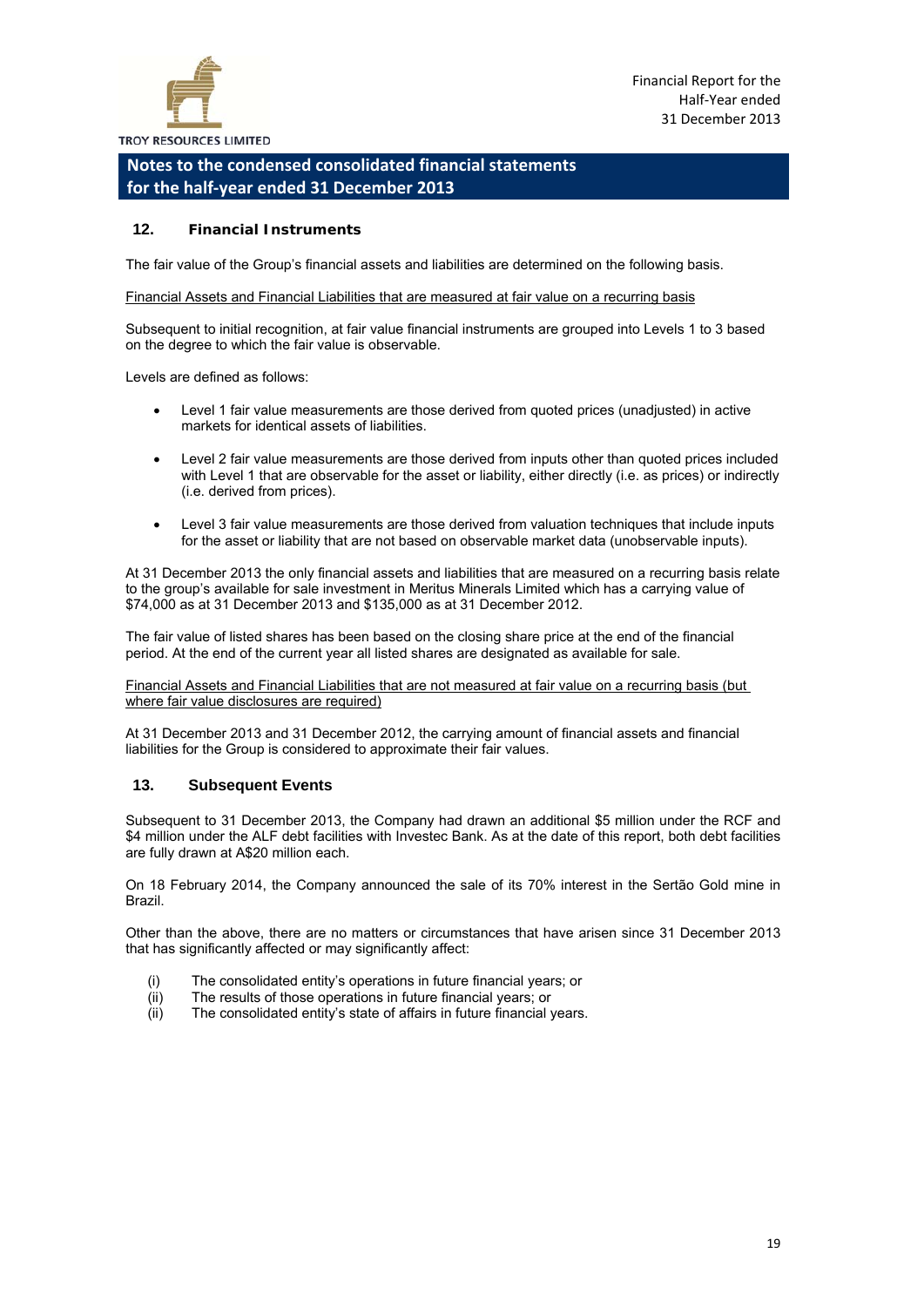

The Directors declare that:

- (a) in the Directors' opinion, there are reasonable grounds to believe that the Company will be able to pay its debts as and when they become due and payable; and
- (b) in the Directors' opinion, the attached financial statements and notes thereto are in accordance with the Corporations Act 2001; including compliance with accounting standards and giving a true and fair view of the financial position and performance of the consolidated entity.

**Signed in accordance with a resolution of the Directors made pursuant to s.303(5) of the Corporations Act 2001.** 

#### **On behalf of the Directors**

) IR ación

**Mr David R Dix**  Chairman of Directors

Perth, Western Australia Date: 24 February 2014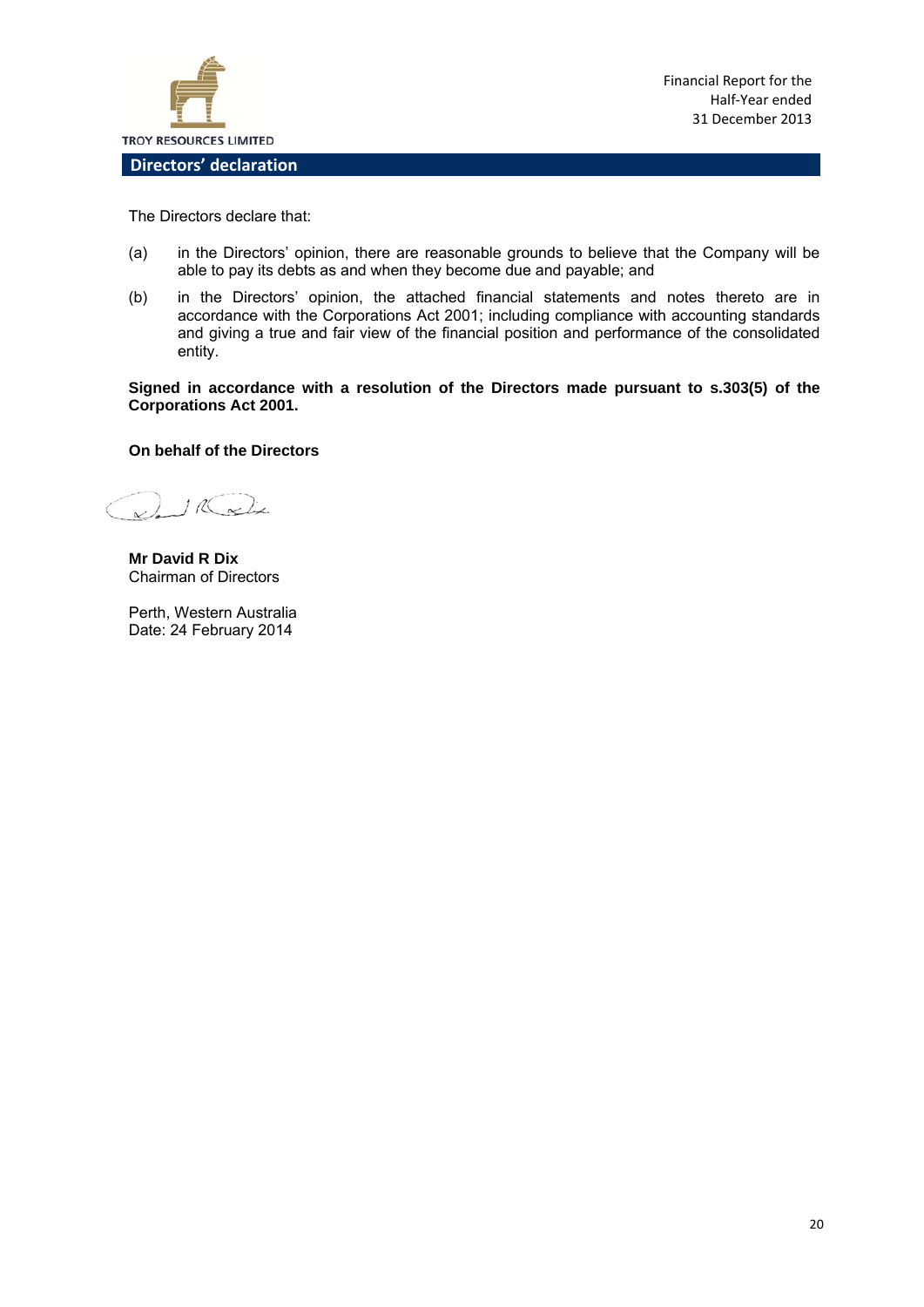# Deloitte.

Deloitte Touche Tohmatsu ABN 74 490 121 060

Woodside Plaza Level 14 240 St Georges Terrace Perth WA 6000 GPO Box A46 Perth WA 6837 Australia

DX 206 Tel: +61 (0) 8 9365 7000 Fax: +61 (0) 8 9365 7001 www.deloitte.com.au

# **Independent Auditor's Review Report to the members of Troy Resources Limited**

We have reviewed the accompanying half-year financial report of Troy Resources Limited, which comprises the condensed consolidated statement of financial position as at 31 December 2013, and the condensed consolidated statement of profit and loss, the condensed consolidated statement of profit or loss and other comprehensive income, the condensed consolidated statement of cash flows and the condensed consolidated statement of changes in equity for the half-year ended on that date, selected explanatory notes and, the directors' declaration of the consolidated entity comprising the company and the entities it controlled at the end of the half-year or from time to time during the half-year as set out on pages 5 to 20.

#### *Directors' Responsibility for the Half-Year Financial Report*

The directors of the company are responsible for the preparation of the half-year financial report that gives a true and fair view in accordance with Australian Accounting Standards and the *Corporations Act 2001* and for such internal control as the directors determine is necessary to enable the preparation of the half-year financial report that gives a true and fair view and is free from material misstatement, whether due to fraud or error.

#### *Auditor's Responsibility*

Our responsibility is to express a conclusion on the half-year financial report based on our review. We conducted our review in accordance with Auditing Standard on Review Engagements ASRE 2410 *Review of a Financial Report Performed by the Independent Auditor of the Entity*, in order to state whether, on the basis of the procedures described, we have become aware of any matter that makes us believe that the half-year financial report is not in accordance with the *Corporations Act 2001* including: giving a true and fair view of the consolidated entity's financial position as at 31 December 2013 and its performance for the half-year ended on that date; and complying with Accounting Standard AASB 134 *Interim Financial Reporting* and the *Corporations Regulations 2001*. As the auditor of Troy Resources Limited, ASRE 2410 requires that we comply with the ethical requirements relevant to the audit of the annual financial report.

A review of a half-year financial report consists of making enquiries, primarily of persons responsible for financial and accounting matters, and applying analytical and other review procedures. A review is substantially less in scope than an audit conducted in accordance with Australian Auditing Standards and consequently does not enable us to obtain assurance that we would become aware of all significant matters that might be identified in an audit. Accordingly, we do not express an audit opinion.

Liability limited by a scheme approved under Professional Standards Legislation.